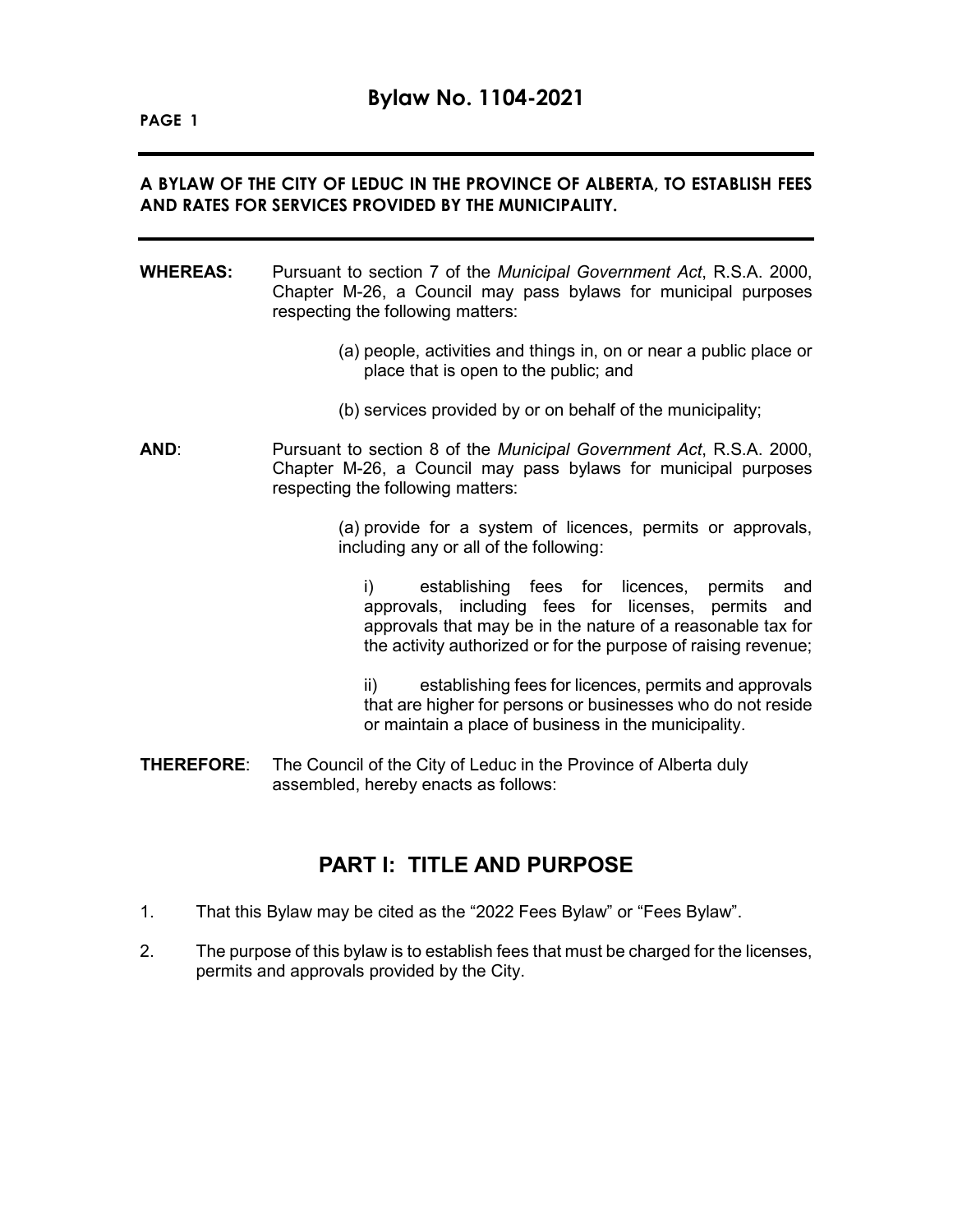# **PART II: DEFINITIONS**

- 3. In this bylaw, unless the context otherwise requires:
	- a) **"City"** means the municipal corporation of the City of Leduc;
	- b) "**City Manager**" means the chief administrative officer of the City;
	- c) **"Council"** means the municipal council of the City;

# **PART III: PLANNING AND INFRASTRUCTURE**

### **ENGINEERING AND PUBLIC SERVICES**

4. The following user fee charges are established in accordance with Section 15 of Waste Bylaw No. 800-2012:

|     | (1) Base Rate per month, or any portion thereof,<br>to be levied against each Residential Dwelling | \$24.53 |
|-----|----------------------------------------------------------------------------------------------------|---------|
| (2) | Additional cart rental and curbside<br>collection - per month (minimum 6 month term)               |         |
|     | (a) Waste Cart                                                                                     | \$12.71 |
|     | (b) Organics Cart                                                                                  | \$8.46  |
|     | (3) Eco Station-Bagged Waste Fee – per visit                                                       |         |
|     | (a) First bag                                                                                      | \$0.00  |
|     | (b) Additional bags – per bag                                                                      | \$2.00  |
|     | (4) Lost or Damaged Cart                                                                           | \$63.48 |
|     | (5) Cart Delivery Fee                                                                              | \$26.97 |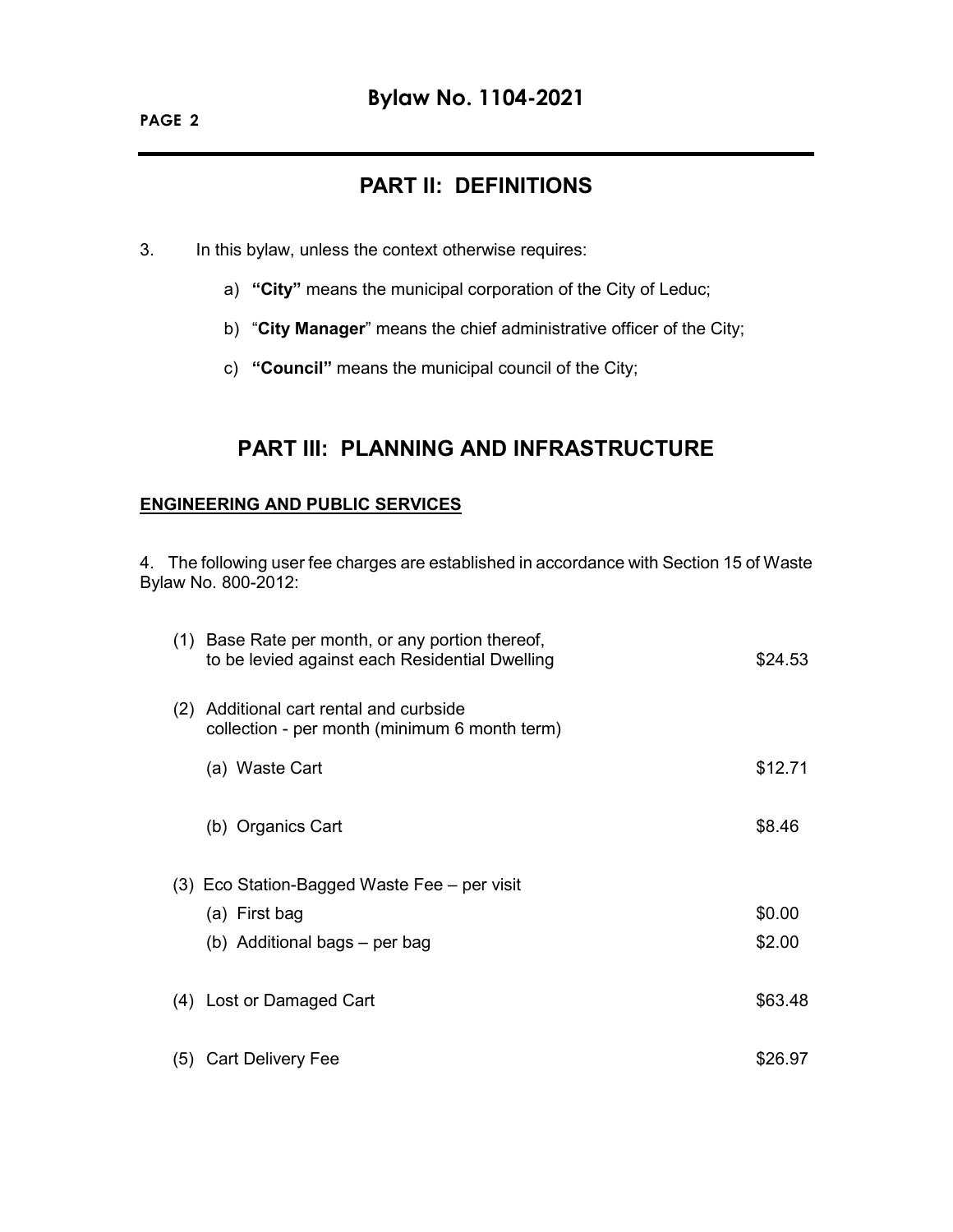#### **PAGE 3**

5. The following fees, rates and other charges are established in accordance with Section 11 of the Water Bylaw No. 738-2010:

| (1)        | <b>Account Initiation Fee</b>                                                                                   |            | \$25.00                                                            |
|------------|-----------------------------------------------------------------------------------------------------------------|------------|--------------------------------------------------------------------|
| (2)<br>(3) | Administrative fee for transferring unpaid utility arrears to property taxes \$35.00<br><b>Reconnection Fee</b> |            |                                                                    |
|            | (a) Monday - Friday, $7:00$ a.m. to $4:30$ p.m. (regular business hours)                                        |            | \$50.00                                                            |
|            | (b) Anytime other than listed in (a)                                                                            |            | \$100.00                                                           |
| (4)        | <b>Callout Charge</b>                                                                                           |            |                                                                    |
|            | (a) Callback charge for water meter installation or repair                                                      |            | \$50.00 Admin<br>Fee for re-<br>booking a<br>missed<br>appointment |
|            | (5) Application for new service connection (by meter size)                                                      |            |                                                                    |
|            | (a) $15mm(5/8")$                                                                                                | \$460.00   |                                                                    |
|            | (b) $20mm (3/4")$                                                                                               | \$480.00   |                                                                    |
|            | (c) $25mm(1")$                                                                                                  | \$540.00   |                                                                    |
|            | (d) $40mm(1.5")$                                                                                                | \$2,040.00 |                                                                    |
|            | (e) 50mm (2")                                                                                                   | \$2,310.00 |                                                                    |
|            | $(f)$ 75mm $(3")$                                                                                               | \$2,850.00 |                                                                    |
|            | $(g)$ 100mm $(4")$                                                                                              | \$4,750.00 |                                                                    |
|            | $(h)$ 150mm $(6")$                                                                                              | \$8,010.00 |                                                                    |
| (6)        | <b>Meter Testing Charge</b>                                                                                     | \$150.00   |                                                                    |

(7) Hydrant Maintenance (Privately Owned Hydrants)

| (a) Hydrant Repair | \$150.00 per hour           |
|--------------------|-----------------------------|
|                    | plus cost of materials used |
|                    | and 5% administration fee   |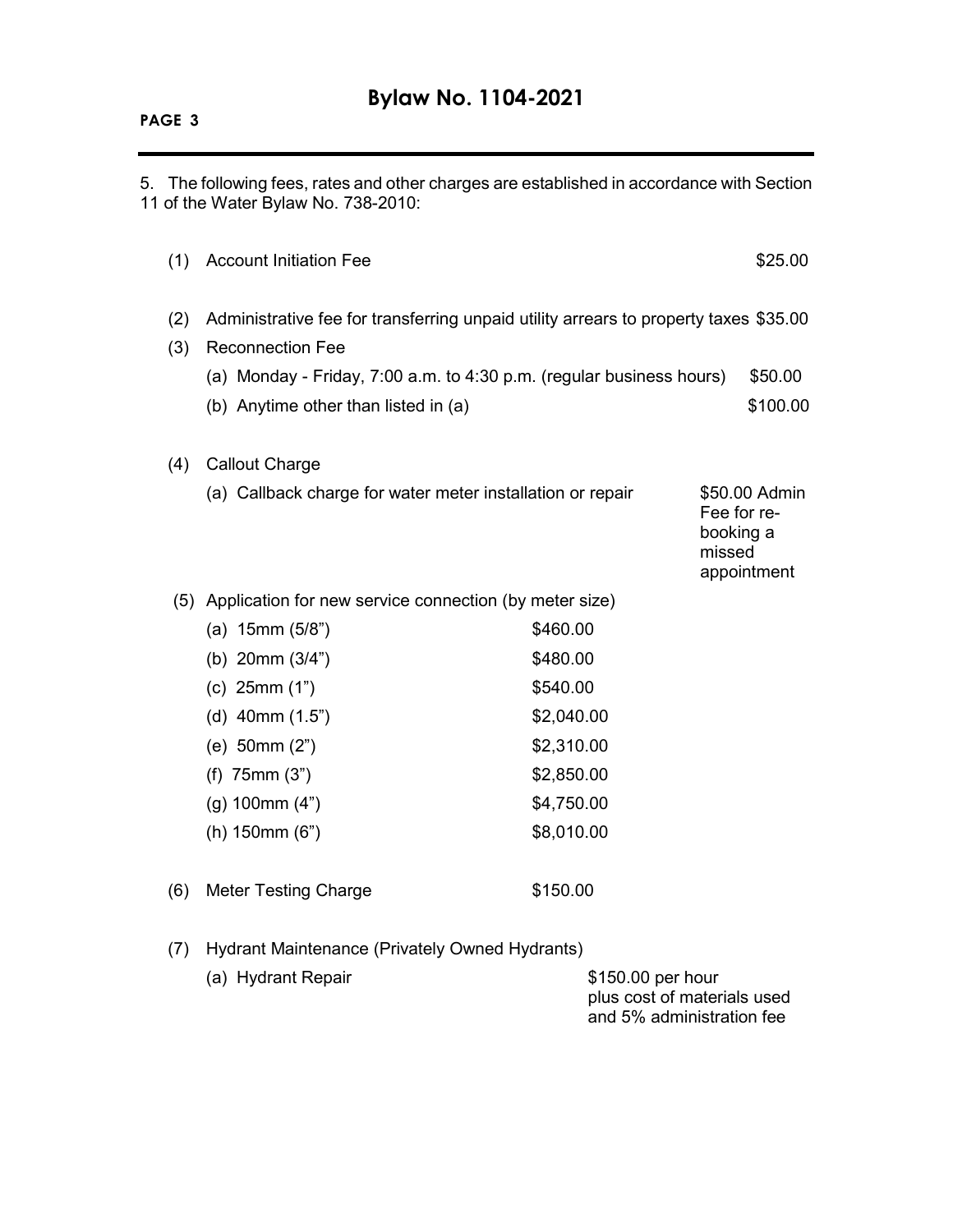| (8) | Sale of Bulk Water                                                                                                                            |            |          |         |
|-----|-----------------------------------------------------------------------------------------------------------------------------------------------|------------|----------|---------|
|     | (a) Meter Rental Fee                                                                                                                          |            | \$50.00  |         |
|     | (b) Rate per cubic meter                                                                                                                      |            | \$2.82   |         |
|     | (c) Bulk Water Hydrant Meter Deposit                                                                                                          |            | \$500.00 |         |
| (9) | Residential Water Consumption Charge per Cubic Meter                                                                                          |            |          | \$2.62  |
|     | (10) Residential Fixed Monthly Service Charge                                                                                                 |            |          | \$10.32 |
|     | (11) Non-Residential Water Consumption Charge per Cubic Meter                                                                                 |            |          | \$2.62  |
|     | (12) Non-Residential Fixed Monthly Service Charge - Based on Meter Size                                                                       |            |          |         |
|     | (a) $15mm(5/8")$                                                                                                                              | \$11.64    |          |         |
|     | (b) $20mm (3/4")$                                                                                                                             | \$14.98    |          |         |
|     | (c) $25mm(1")$                                                                                                                                | \$26.19    |          |         |
|     | (d) $40mm(1.5")$                                                                                                                              | \$53.85    |          |         |
|     | (e) 50mm (2")                                                                                                                                 | \$92.17    |          |         |
|     | $(f)$ 75mm $(3")$                                                                                                                             | \$202.20   |          |         |
|     | $(g)$ 100mm $(4")$                                                                                                                            | \$361.93   |          |         |
|     | (13) The following Utility Security Deposits for Non-Owners are established in<br>accordance with Section 41 of the Water Bylaw No. 738-2010: |            |          |         |
|     | (a) $15mm$ (5/8") to $20mm$ (3/4")                                                                                                            | \$225.00*  |          |         |
|     | (b) $25mm(1")$                                                                                                                                | \$600.00   |          |         |
|     | (c) $40mm(1.5")$                                                                                                                              | \$1,100.00 |          |         |
|     | (d) $50mm(2")$                                                                                                                                | \$1,500.00 |          |         |
|     | (e) 75mm (3")                                                                                                                                 | \$2,500.00 |          |         |
|     | (f) $100$ mm $(4")$ or greater                                                                                                                | \$5,000.00 |          |         |

\*The Utility Security Deposit for Non-Owners may be waived for residents that have owned property within Leduc for a period of five (5) years or more, and have received no more than three (3) penalties and/or NSF charges within that time.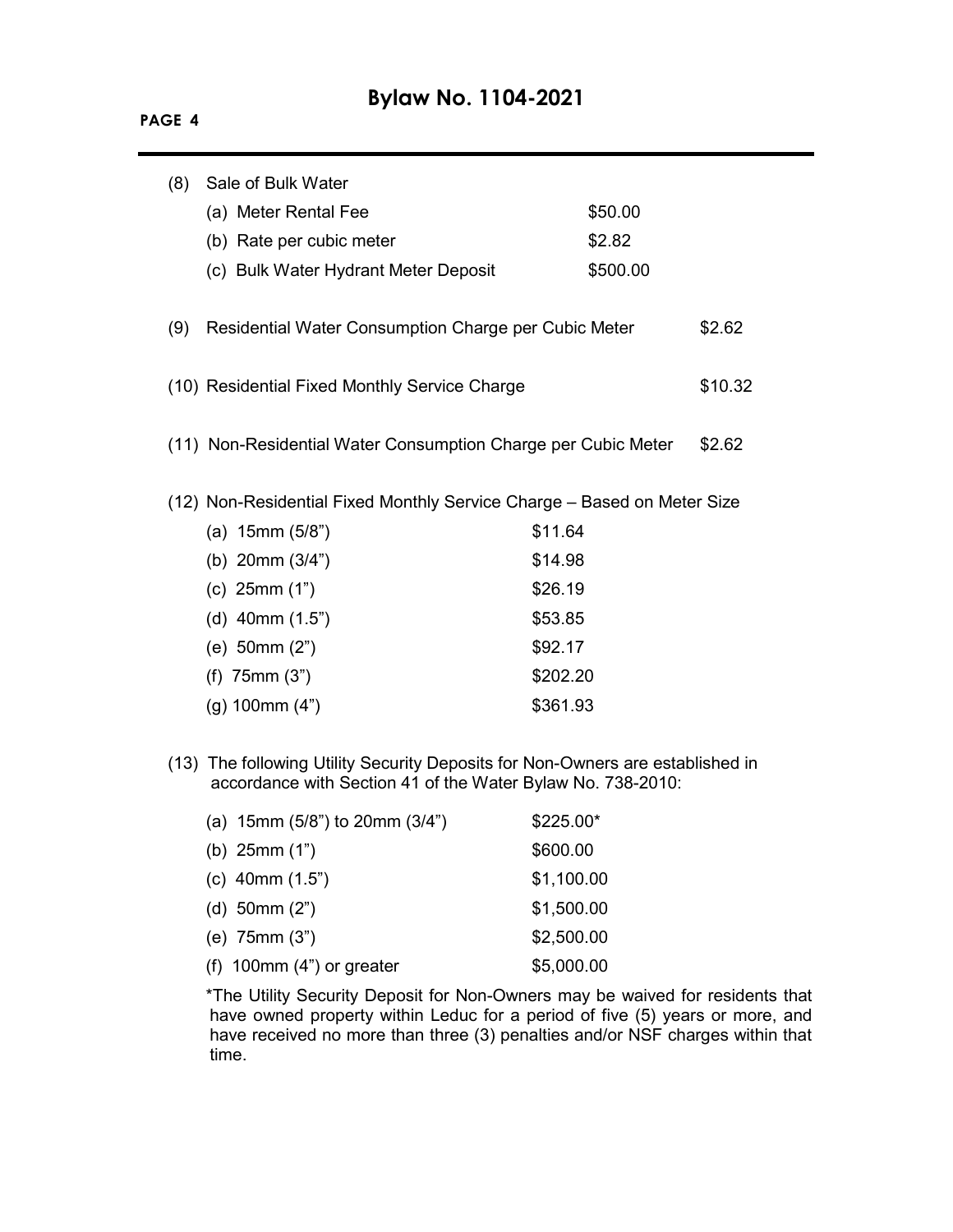**PAGE 5**

 $(3)$ 

- (14) Late Payment Charge
	- (a) 2.5% charge applied on all overdue water fees and charges.

6. The following fees, rates and charges levied on all lands served by or connected to the sewage system of the City, are established in accordance with Section 47 of the Sewers Bylaw No. 978-2018:

(1) Wastewater charges are based on a minimum fixed charge plus a metered water consumption charge for all customers including but not limited to Residential (single family, apartments, condominiums, mobile home parks), Commercial and Industrial Customers.

| (a) Fixed Charge       | \$8.50/month |
|------------------------|--------------|
| (b) Consumption Charge | \$2.05/m3    |

(2) Overstrength charges - overstrength charges are collected by multiplying the amount specified as the charge by the number of cubic meters of sewage that exceeds concentration indicated for that matter:

| (a) Biochemical Oxygen Demand                                                                                     |               |
|-------------------------------------------------------------------------------------------------------------------|---------------|
| Overstrength charge applies above 300 mg/l                                                                        | \$0.3931 / kg |
| (b) Chemical Oxygen Demand                                                                                        |               |
| Overstrength charge applies above 600 mg/l (or twice the B.O.D.<br>concentration of sewage, whichever is greater) | \$0.3931 / kg |
| (c) Oil & Grease                                                                                                  |               |
| Overstrength charge applies above 100 mg/l                                                                        | \$0.2712/kg   |
| (d) Phosphorus                                                                                                    |               |
| Overstrength charge applies above 10 mg/l                                                                         | \$14.4713/kg  |
| (e) Suspended Solids                                                                                              |               |
| Overstrength charge applies above 300 mg/l                                                                        | \$0.3126/kg   |
| (f) Total Kjeldahl Nitrogen                                                                                       |               |
| Overstrength charge applies above 50 mg/l                                                                         | \$2.0566/ kg  |
| Stormwater                                                                                                        |               |
|                                                                                                                   |               |

(a) Minimum Fixed Charge  $$5.00/m$ onth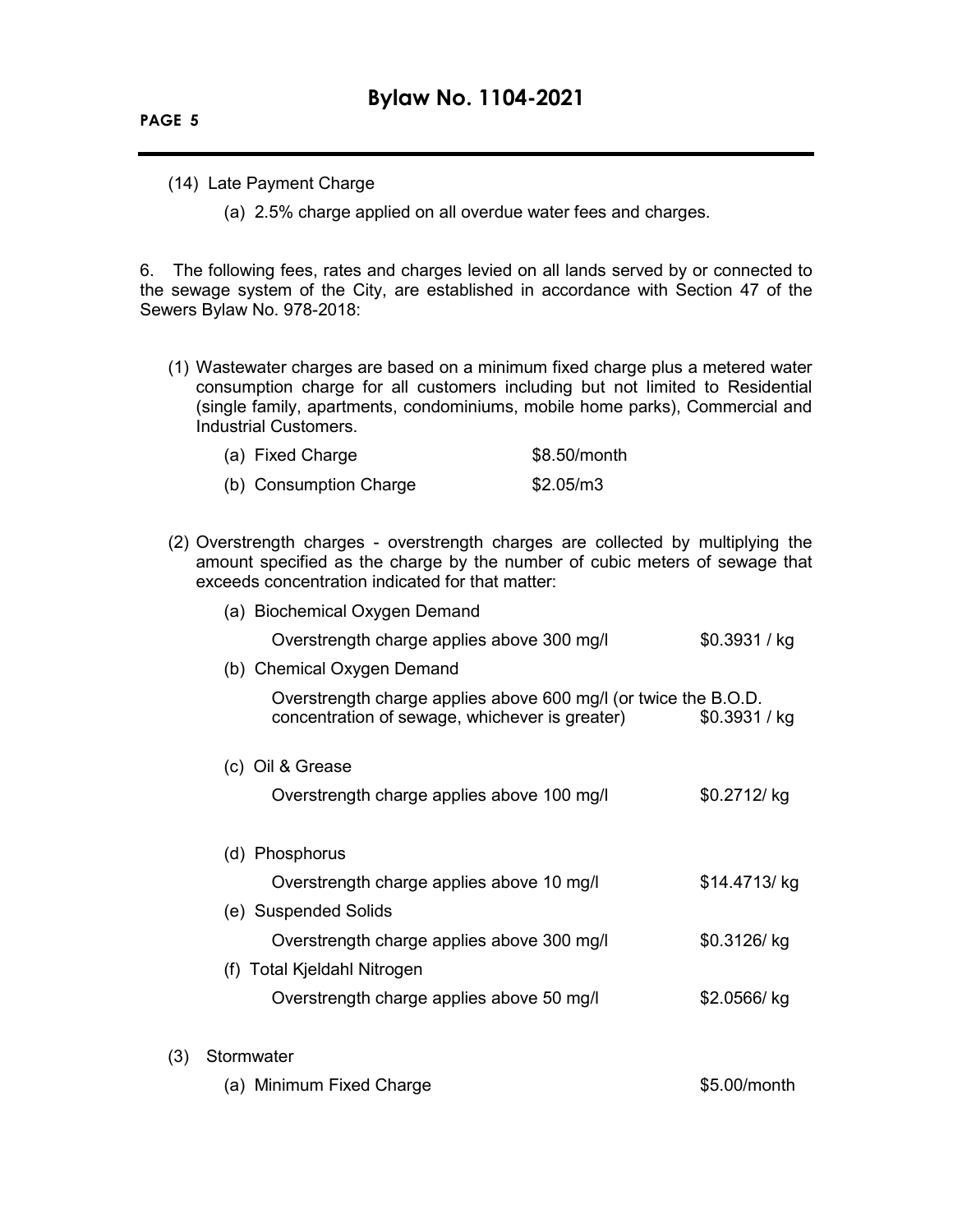| (4) | Camera inspection of sewer service         | \$125.00 |
|-----|--------------------------------------------|----------|
| (5) | Augering of sewer service                  | \$150.00 |
| (6) | Augering and Camera combined on same visit | \$200.00 |
| (7) | Hydro Vac/Flushing – Hourly Rate           | \$200.00 |
| (8) | Storm Sewer System Thawing - Hourly Rate   | \$200.00 |

- (9) Late Payment Charge
	- (a) 2.5% charge applied on all overdue sewer fees and charges.

7. The following charges relating to the sale of lots, opening and closing of graves, transfer of lots, monument permits and other applicable fees are established in accordance with Sections 2.6 (f)(g) and Section 6.1 of the Cemetery Bylaw No. 483-2000:

| (1) | Lots                   |            |
|-----|------------------------|------------|
|     | (a) Large Lot          | \$850.00   |
|     | (b) Medium Lot         | \$475.00   |
|     | (c) Small Lot          | \$100.00   |
|     | (d) Veterans Lot       | N/C        |
| (2) | <b>Cremation Lot</b>   |            |
|     | (a) Single             | \$450.00   |
|     | (b) Double             | \$550.00   |
|     | (c) Veterans Cremation | N/C        |
| (3) | Columbariums           |            |
|     | (a) Niche for 1 urn:   |            |
|     | i) 1st and 2nd Levels  | \$1,100.00 |
|     | ii) 3rd and 4th Levels | \$1,300.00 |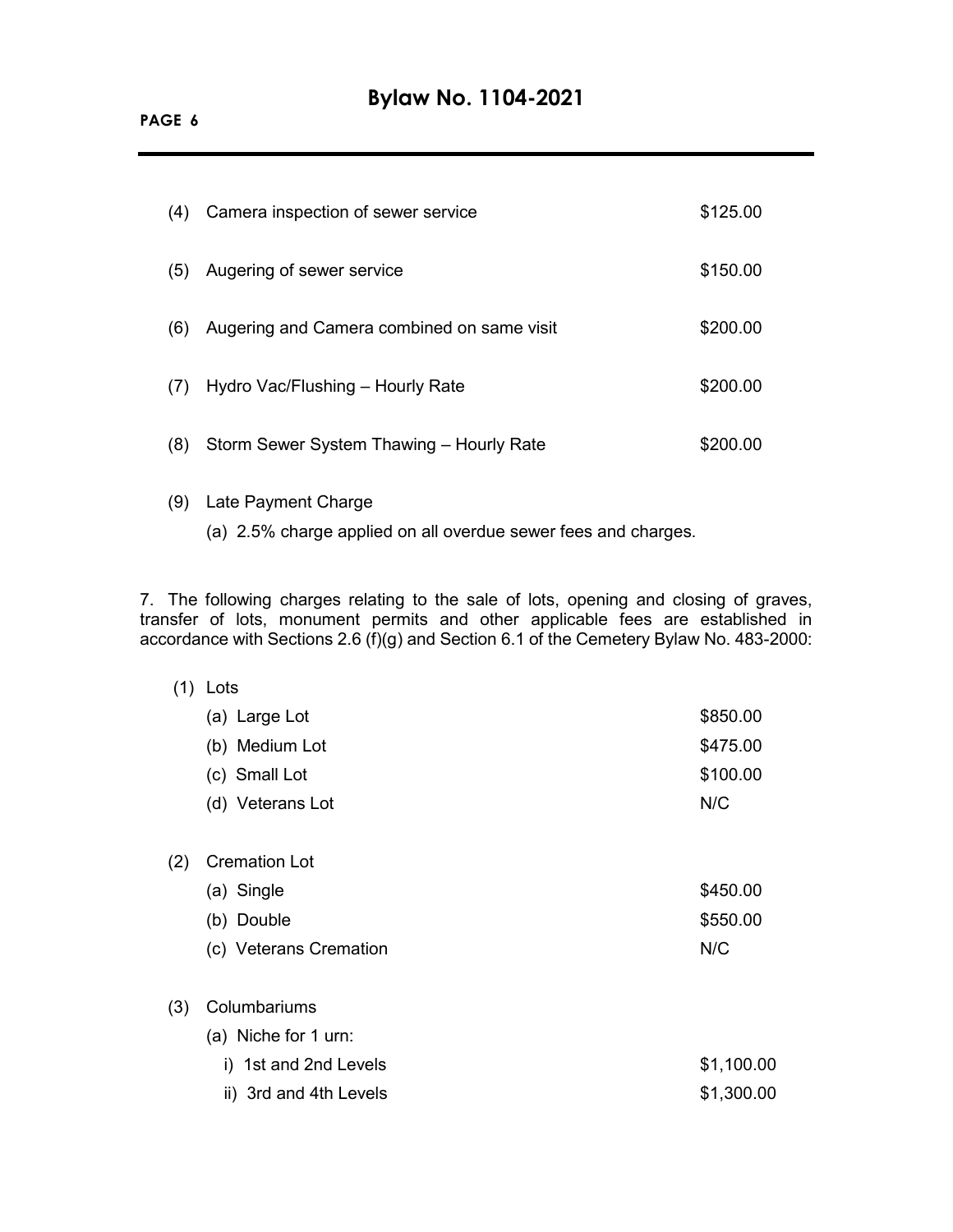|    |     | (b) Niche for 2 urns:                             |                                                               |
|----|-----|---------------------------------------------------|---------------------------------------------------------------|
|    |     | i) 1st and 2nd Levels                             | \$1,350.00                                                    |
|    |     | ii) 3rd and 4th Levels                            | \$1,550.00                                                    |
|    | (4) | <b>Opening and Closing</b>                        |                                                               |
|    |     | (a) Standard                                      | \$500.00                                                      |
|    |     | (b) Deep                                          | \$650.00                                                      |
|    |     | (c) Standard Medium                               | \$300.00                                                      |
|    |     | (d) Standard Small                                | \$250.00                                                      |
|    |     | (e) Standard Cremation                            | \$200.00                                                      |
|    |     | (f) Open Only (Cremation)                         | 1 open/close charge if 2 urns<br>are placed at the same time. |
|    |     | (g) Columbarium                                   | \$100.00                                                      |
|    |     | (h) Standard Veterans                             | \$450.00                                                      |
|    |     | (i) Deep Veterans                                 | \$600.00                                                      |
|    |     | (i) Overtime Premiums                             |                                                               |
|    |     | (Saturday, Sunday, Holiday)                       | \$250.00                                                      |
|    |     | (k) Weekday Late Fee for Interment,               |                                                               |
|    |     | or Cremains inurnment after 4:00 p.m.             | \$75.00                                                       |
|    |     | (I) Columbarium Opening Overtime Premium          |                                                               |
|    |     | (Weekends, Holidays and after 4:00 p.m. Weekdays) | \$50.00                                                       |
|    | (5) | <b>Monument Permit Fees</b>                       |                                                               |
|    |     | (a) Single                                        | \$50.00                                                       |
|    |     | (b) Double                                        | \$75.00                                                       |
|    | (6) | <b>Transfer Lot Fee</b>                           | \$25.00                                                       |
| 8. |     | <b>Miscellaneous Charges</b>                      |                                                               |
|    |     | (a) Garden Plot Rental                            | \$25.00                                                       |
|    |     | (b) Parking Lot Cleaning -                        |                                                               |
|    |     | Street Sweeper & Operator - hourly                | \$150.00                                                      |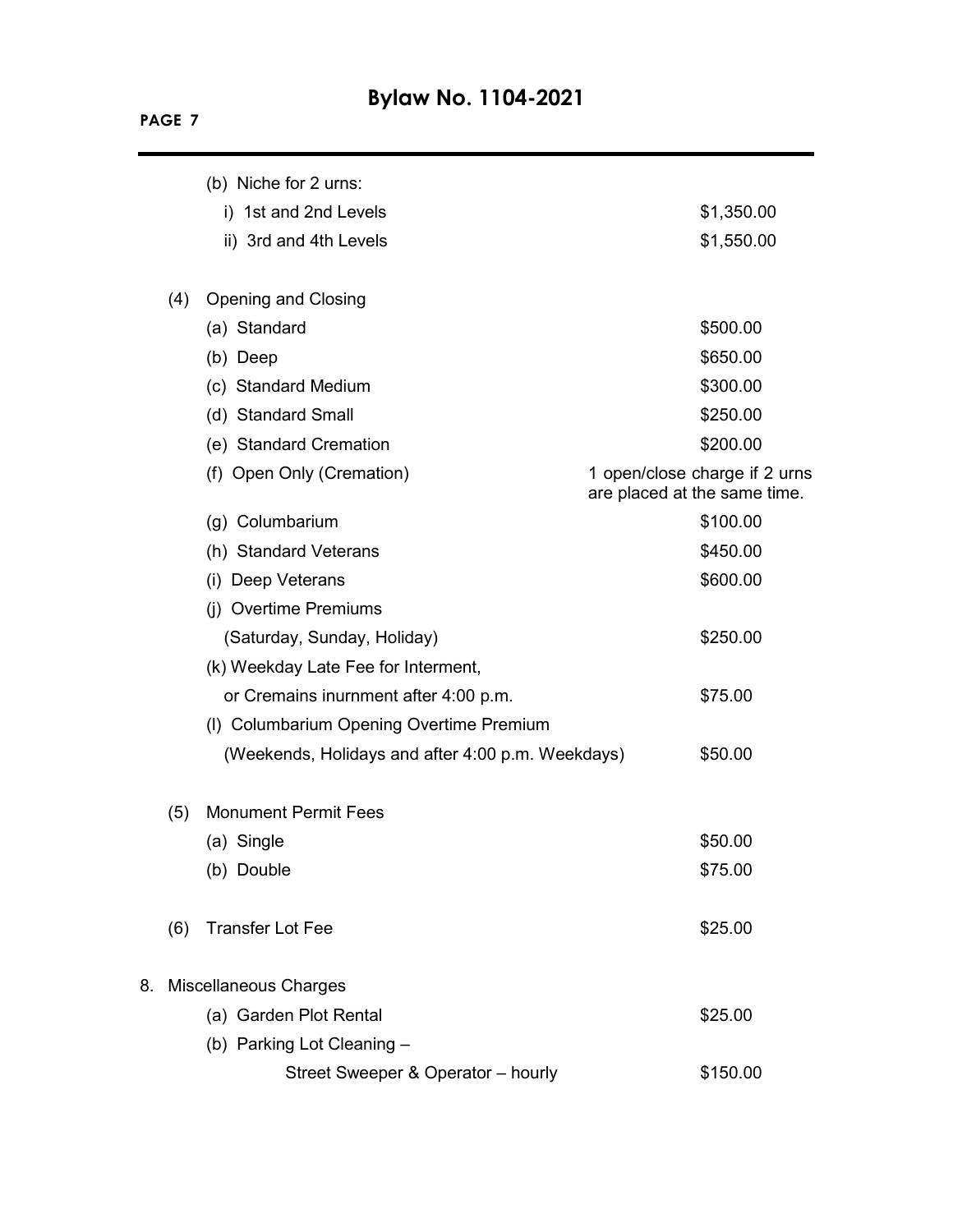(c) Parking Lot Cleaning  $-$  Labour – hourly  $$50.00$ 

### **PLANNING AND DEVELOPMENT**

9. The following fees payable for any permit issued pursuant to the Safety Codes Permit Bylaw are established in accordance with Section 23 and 24 of the Safety Codes Permit Bylaw No. 939-2016:

#### **Permits in the Building Discipline**

- (1) The fee for each permit shall be calculated on prevailing market value of the work to be undertaken, and shall be submitted at the time of application or upon receipt of a permit from the Planning and Development Department.
- (2) The Safety Codes Officer may place a market value of the work to be undertaken for the purpose of determining the permit fee.
- (3) If no work, including excavation, has been started before the issuance of a permit, the fee shall be \$6.15 per \$1,000.00 of market value, with a minimum fee of \$65.00.
- (4) In the event that any work, including excavation, has been started before the issuance of a permit, the permit fee shall be double the fee required in Items 3 and 7 and shall be submitted at the time of application for a permit.
- (5) A permit expires if the undertaking to which it applies has not commenced within 90 days of the date of issue of the permit, or work is suspended or abandoned for a period exceeding 120 days as may be determined at the discretion of the Authority Having Jurisdiction, or the undertaking is not completed within 365 days from the date of issue of the permit.

When the term of a permit has not expired, a permit issuer may, in writing, and on the written request of the permit holder, extend the permit for an additional fixed period of time that the permit issuer considers appropriate.

In the event that a permit has expired, on written request by the permit holder, and at the discretion of the permit issuer, may in writing reinstate the permit for an additional fixed period that the permit issuer considers appropriate, provided no changes have been made or will be made to the original plans and specifications for such work. A fee of one half of the original permit fee will apply. Safety Codes Council fees apply where applicable by SCC policy.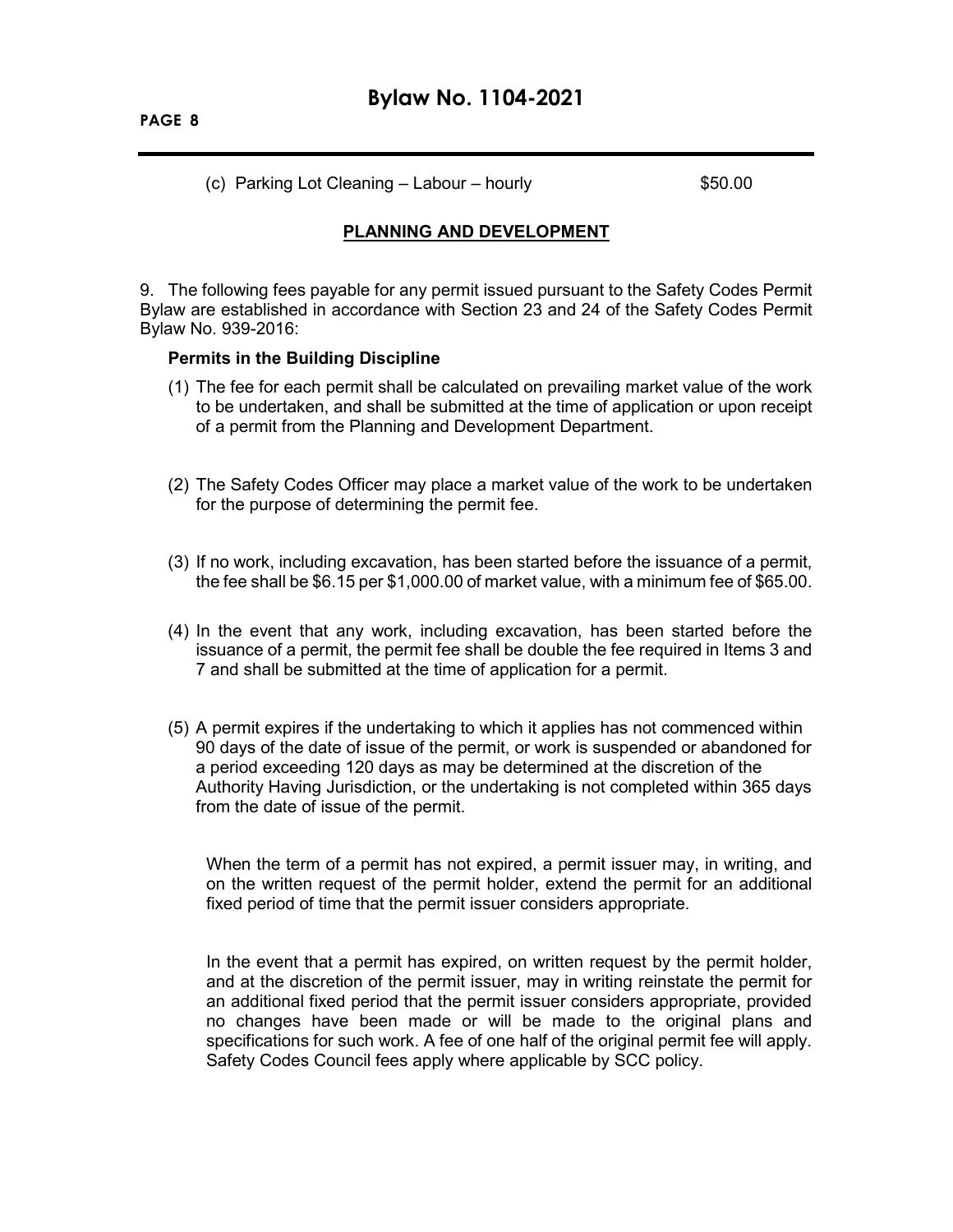- (6) In the event that the documents submitted with an application for a permit contain substantial errors or omissions and the documents have to be submitted again, a fee equal to one quarter of the amount required under Items 3 and 7 shall be charged for each and every re-examination.
- (7) A fee for each heating and ventilation permit shall be submitted at the time of application and shall consist of the following:

(a) Single family, two family or residential unit with independent heating system per furnace, boiler hot water coil, heating appliance or hydronic heating system.

\$50.00

(b) In accordance with the Safety Codes Act Permit Regulation, a HVAC permit is not required for the replacement of a furnace in a single dwelling unit. Exemption of a permit requirement does not exempt compliance with the requirements of the Alberta Building Code

(c) Geothermal Heating System or Solar Heating System \$190.00

(d) Other buildings, per boiler, hot water coil, make up air system, package heat/cool system, furnace incorporating a split system air conditioner, furnace, heating appliance or hydronic heating system;

| i) Up to and including $400,000$ B.T.U. | \$60.00 |
|-----------------------------------------|---------|
| ii) 400,000 to 1,000,000 B.T.U.         | \$60.00 |
| iii) Over 1,000,000 B.T.U.              | \$60.00 |

(e) In other than a single dwelling unit, appliance replacement of boiler, hot water coil, make up air system, package heat/cool system, furnace, heating appliance or alterations, and extensions of duct or pipe systems.  $$50.00$ 

| (f) Per air to air exchanger/heat recovery ventilator | \$50.00 |
|-------------------------------------------------------|---------|
| (g) Per commercial cooking exhaust canopy             | \$50.00 |

(h) In the event that any work has been started for the installation, repair or alteration of any heating, ventilating or air conditioning system, the permit fee shall be double the required fee and shall be submitted at the time of application for a permit.

- (8) Where the applicant for a permit is the owner and occupier of the building within which the work is to be done, and obtains the material and personally undertakes the installation, then the permit fee shall be based on twice the prevailing retail market cost of the material. A Safety Codes Office may place a market value of the work to be undertaken for the purpose of determining the permit fee.
- (9) An additional fee of \$110.00 may be assessed when an inspection is required and the Safety Codes Officer finds the work not ready for inspection, or the work or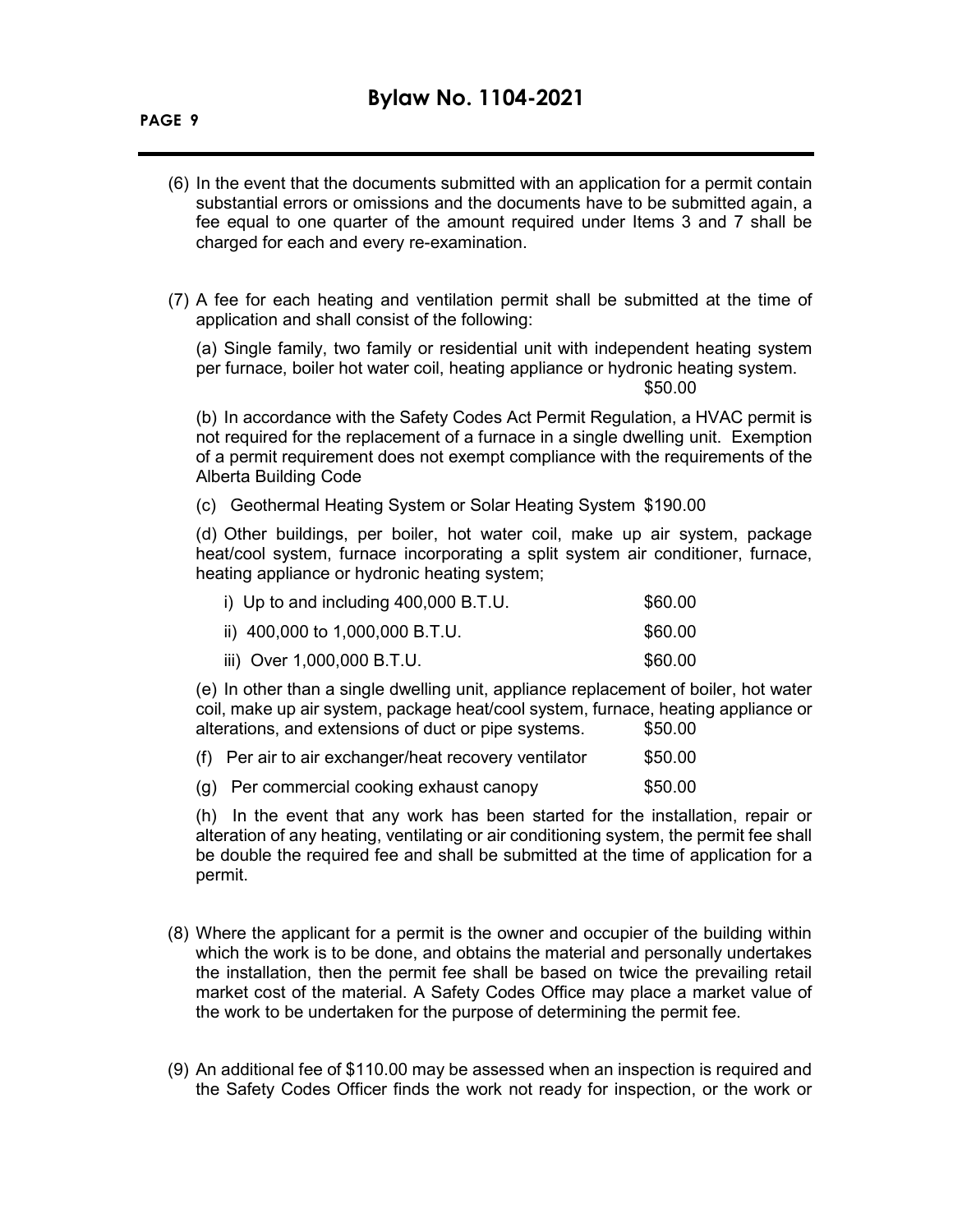equipment does not meet the required standards, or the Safety Codes Officer is unable to gain access for the inspection.

- (10) For projects undertaken by the City of Leduc, the permit fee only shall be exempt.
- (11) Safety Codes Council operational fee is extra as established by SCC fee policy. As established by the Alberta Safety Codes Council.
- (12) Refund

(a) In case of cancellation of a permit, the City shall retain a minimum \$110.00 refund processing fee. When work has not commenced relative to a permit issued, permit fees may be refunded upon written request to the Safety Codes Authority in accordance with their rules.

| (13) Demolition Permit                                         | \$75.00       |
|----------------------------------------------------------------|---------------|
| (14) Special Inspections, Enforcement, Investigation, Research | \$110.00/hour |
| (15) Evaluation of an Alternate Solution Proposal              | \$200.00      |
| (16) Fast Track Residential Permit Review                      |               |
| (a) The intent of the Fast Track Residential Permit            |               |
| Approval is to process a Development Permit and                |               |
| Building Permit application within 72 hours (3 business        |               |
| days) starting the day after the receipt of the application    |               |
| where a builder requires the permit process to be              |               |
| expedited. The Applicant shall be responsible to               |               |
| ensure that all plans and documents required by                |               |
| Code are submitted with the application. Where                 |               |
| an Applicant has not provided complete information             |               |
| with the application, the 72 hour time period shall            |               |
| not start until all required information is submitted.         |               |
| A fast track fee is in addition to other required permit fees. | \$550.00      |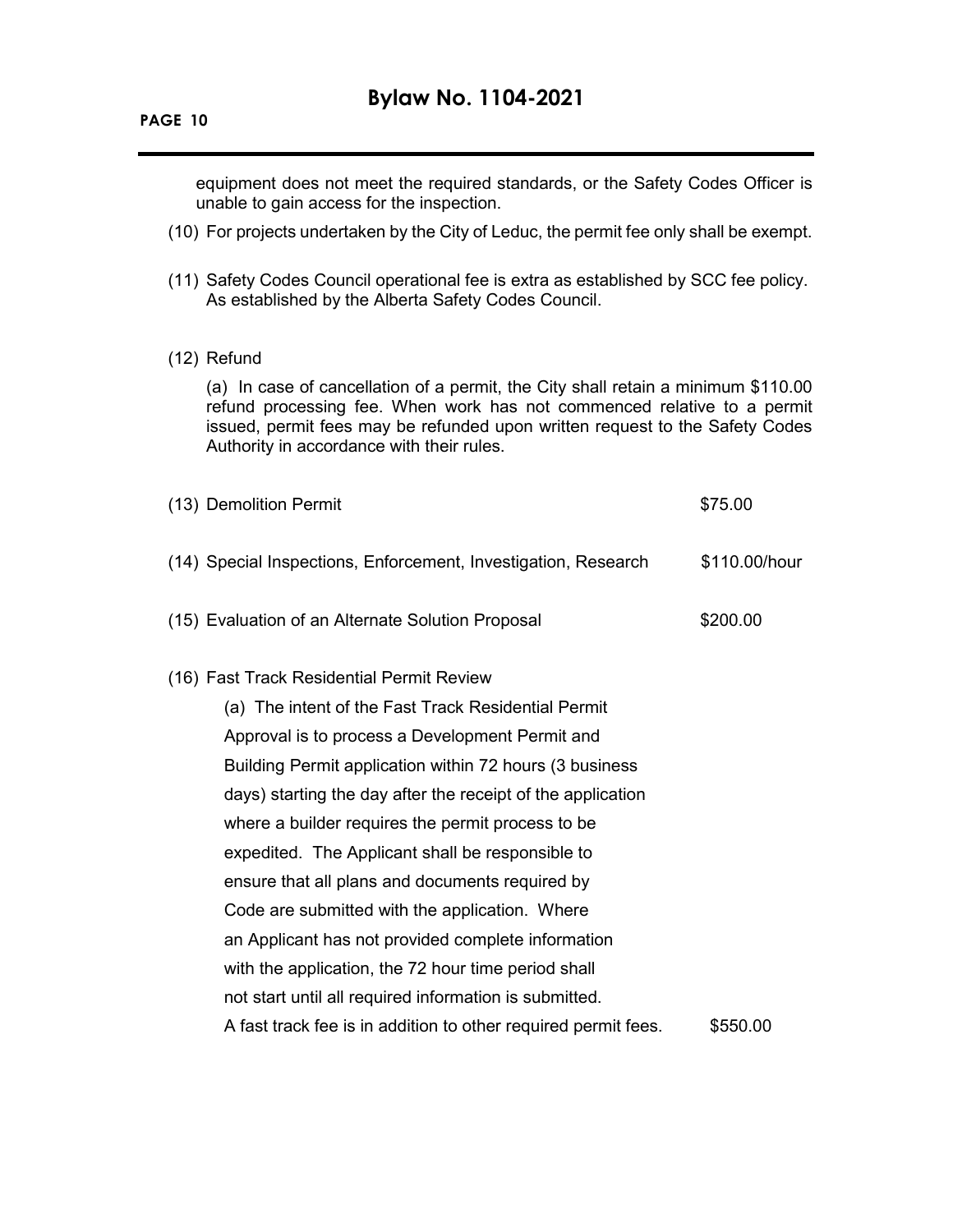# **Bylaw No. 1104-2021**

| ٦.<br>٠<br>╲.<br>u |  |
|--------------------|--|
|                    |  |

| (b) When complete information is not submitted with<br>the application an additional fee will be charged.               | \$110.00 |  |  |
|-------------------------------------------------------------------------------------------------------------------------|----------|--|--|
| Note: "Residential" is intended to mean each fee simple single detached dwelling unit<br>and duplex dwelling unit only. |          |  |  |
| (17) For construction of a secondary suite in an                                                                        |          |  |  |
| existing single dwelling unit                                                                                           | \$350.00 |  |  |
| (18) Medical Gas System Building Permit                                                                                 | \$160.00 |  |  |
| <b>Permits in the Electrical Discipline</b>                                                                             |          |  |  |
| (19) Residential Underground Service                                                                                    | \$75.00  |  |  |
| (20) New Residential Construction Only                                                                                  |          |  |  |
| (a) Residential up to and including 140 sq. m                                                                           | \$200.00 |  |  |
| (b) Residence larger than 140 sq. m                                                                                     | \$200.00 |  |  |
| (c) Apartment Suite/Unit                                                                                                | \$100.00 |  |  |
|                                                                                                                         |          |  |  |

Note: "Residence" is intended to mean each single dwelling, and each unit of a multidwelling building.

Note: "Apartment suite/unit" is intended to mean a suite located in a multi-suite residential building having common corridors, exit stairways and one electrical service from the utility provider to the building.

#### (21) Operation Fee

(a) Safety Codes Council Fee is extra to fees listed in this Schedule. As established by the Alberta Safety Codes Council.

(22) Residential Detached Garage  $$90.00$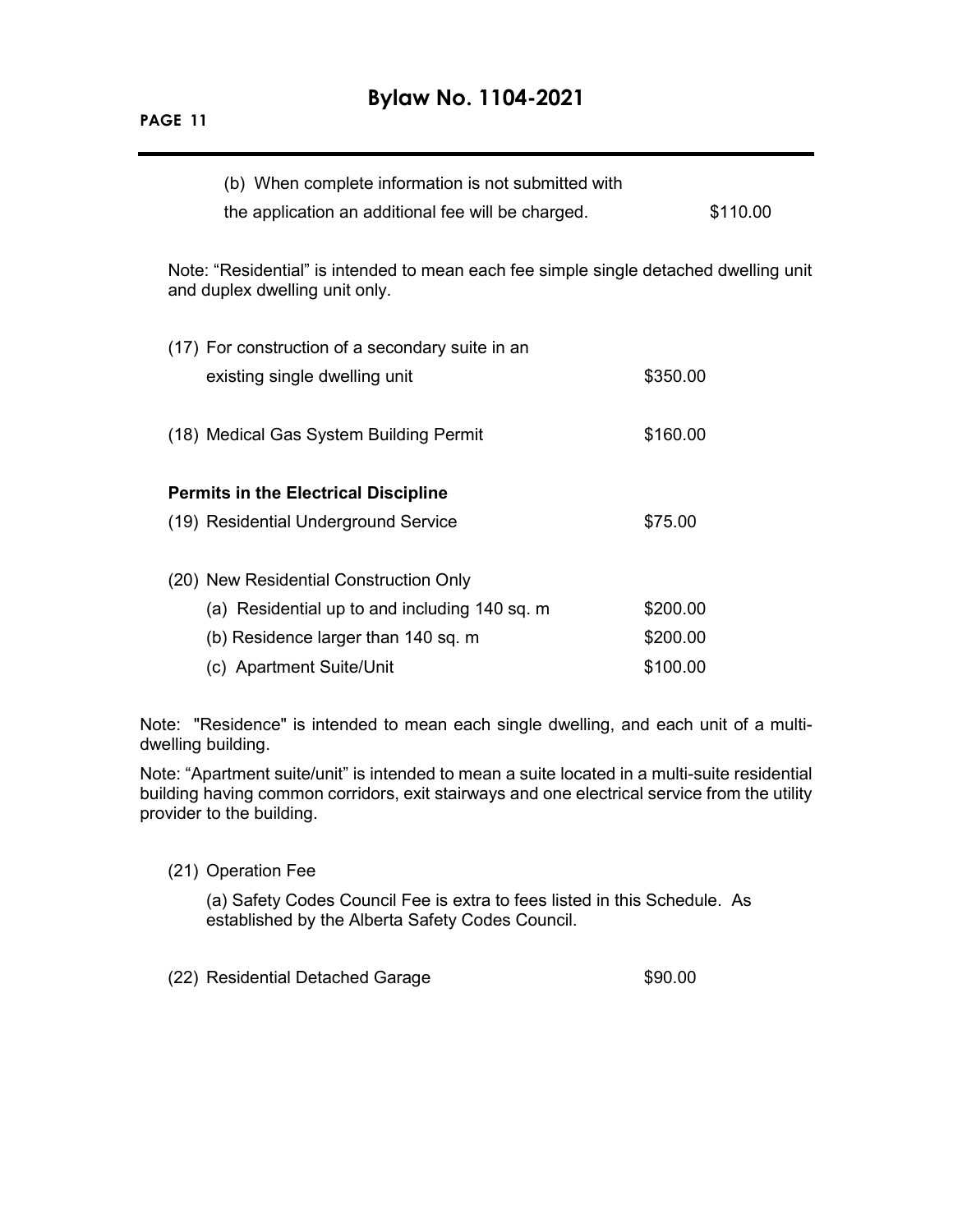(23) For Other Than New Residential Installation "Schedule" or "Fee Schedule" Cost **Permit Fee**  $$0.00-$1,000.00$  \$75.00  $$1000.01 - $2,000.00$  \$95.00 \$2,000.01-\$3,000.00 \$115.00 \$3,000.01-\$4,000.00 \$135.00 \$4,000.01-\$5,000.00 \$155.00 \$5,000.01-\$6,000.00 \$170.00 \$6,000.01-\$7,000.00 \$185.00 \$7,000.01-\$8,000.00 \$200.00 \$200.00 \$8,000.01-\$9,000.00 \$215.00 \$9,000.01-\$10,000.00 \$230.00 \$230.00 \$10,000.01-\$11,000.00 \$235.00 \$11,000.01-\$12,000.00 \$240.00 \$12,000.01-\$13,000.00 \$245.00 \$13,000.01-\$14,000.00 \$255.00 \$14,000.01-\$15,000.00 \$260.00 \$15,000.01-\$16,000.00 \$270.00 \$16,000.01-\$17,000.00 \$275.00 \$17,000.01-\$18,000.00 \$280.00 \$18,000.01-\$19,000.00 \$290.00 \$19,000.01-\$20,000.00 \$300.00 \$300.00 \$20,000.01-\$30,000.00 \$350.00 \$30,000.01-\$40,000.00 \$400.00 \$40,000.01-\$50,000.00 \$450.00 \$50,000.01-\$60,000.00 \$540.00 \$60,000.01-\$70,000.00 \$590.00 \$590.00 \$70,000.01-\$80,000.00 \$650.00 \$650.00 \$80,000.01-\$90,000.00 \$700.00 \$700.00 \$90,000.01-\$100,000.00 \$750.00 \$100,000.01-\$200,000.00 \$1,100.00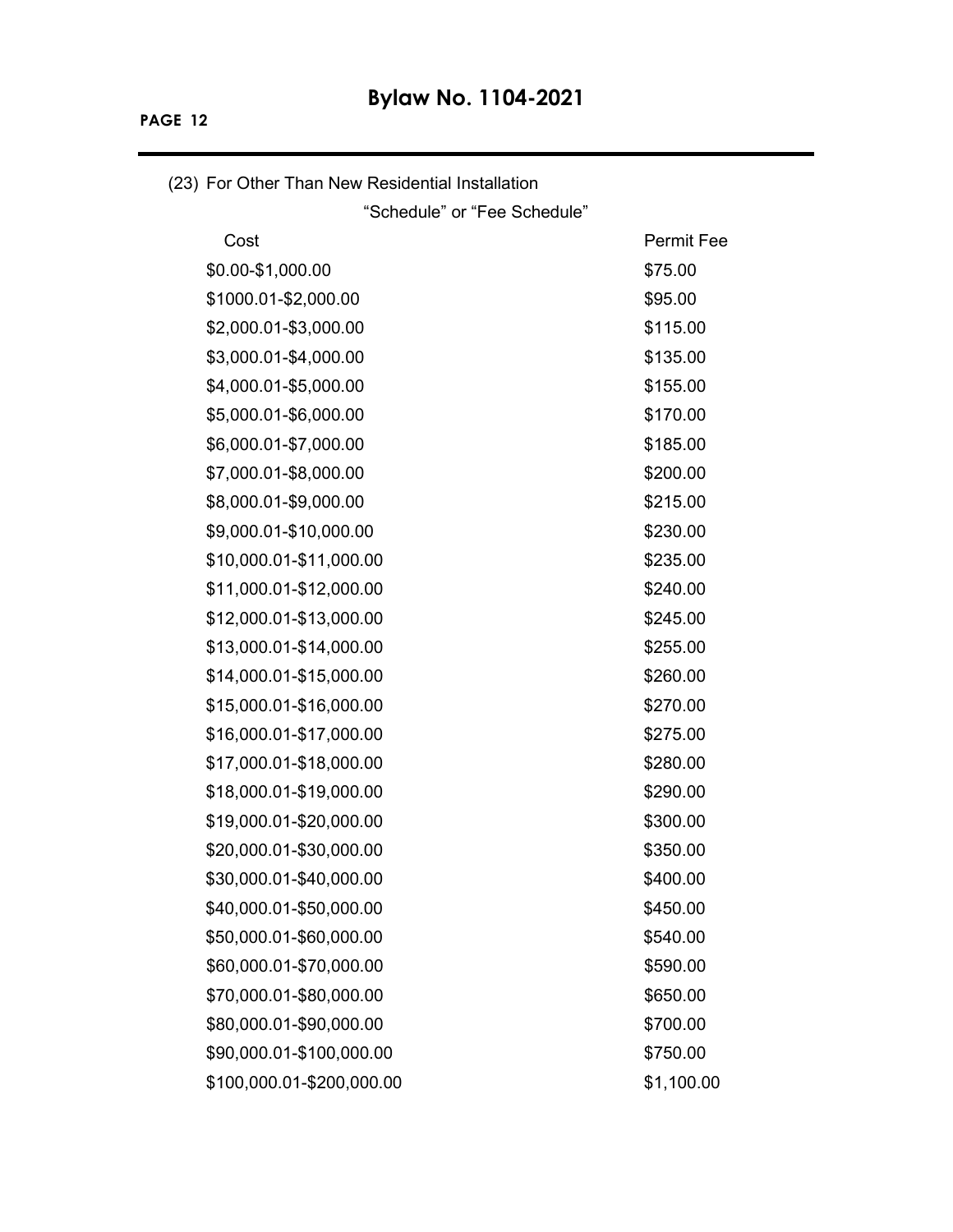| \$200,000.01-\$300,000.00   | \$1,350.00 |
|-----------------------------|------------|
| \$300,000.01-\$400,000.00   | \$1,600.00 |
| \$400,000.01-\$500,000.00   | \$1,950.00 |
| \$500,000.01-\$600,000.00   | \$2,225.00 |
| \$600,000.01-\$700,000.00   | \$2,500.00 |
| \$700,000.01-\$800,000.00   | \$2,800.00 |
| \$800,000.01-\$900,000.00   | \$3,100.00 |
| \$900,000.01-\$1,000,000.00 | \$3,350.00 |
| \$1,000,000.00 and above    | \$3,700.00 |

- (24) To determine the applicable permit fee for owner applicants, the labour cost is considered to be equal to the retail cost of material required for the installation. A permit issuer is not required or obligated to issue an electrical permit to an owner. The permit issuer may require the owner to provide proof of knowledge relative to the electrical installation to be carried out. A permit issuer may issue an electrical permit to the registered owner of a single family dwelling provided that the owner resides in the residence at the time of permit application.
- (25) Annual permits may be issued to facilities where there are on-going minor electrical installations and alterations being completed. Fees for annual permits will be assessed based on the evaluation of projected work to be completed. The minimum value of an annual permit shall be \$10,000.00. Fees for school annual permits shall be as approved by the Manager, Safety Codes Services.
- (26) When work is commenced before a permit has been obtained, the permit fee shall be double the amount set out in the Fee Schedule.
- (27) An additional fee of \$110.00 may be assessed when an inspection is required and the Safety Codes Officer finds the work not ready for inspection, or the work or equipment does not meet the required standards, or the Safety Codes Officer is unable to gain access for the inspection.
- (28) Operation Fee

(a) Safety Codes Council Fee is extra to fees listed in this Schedule. As established by the Alberta Safety Codes Council.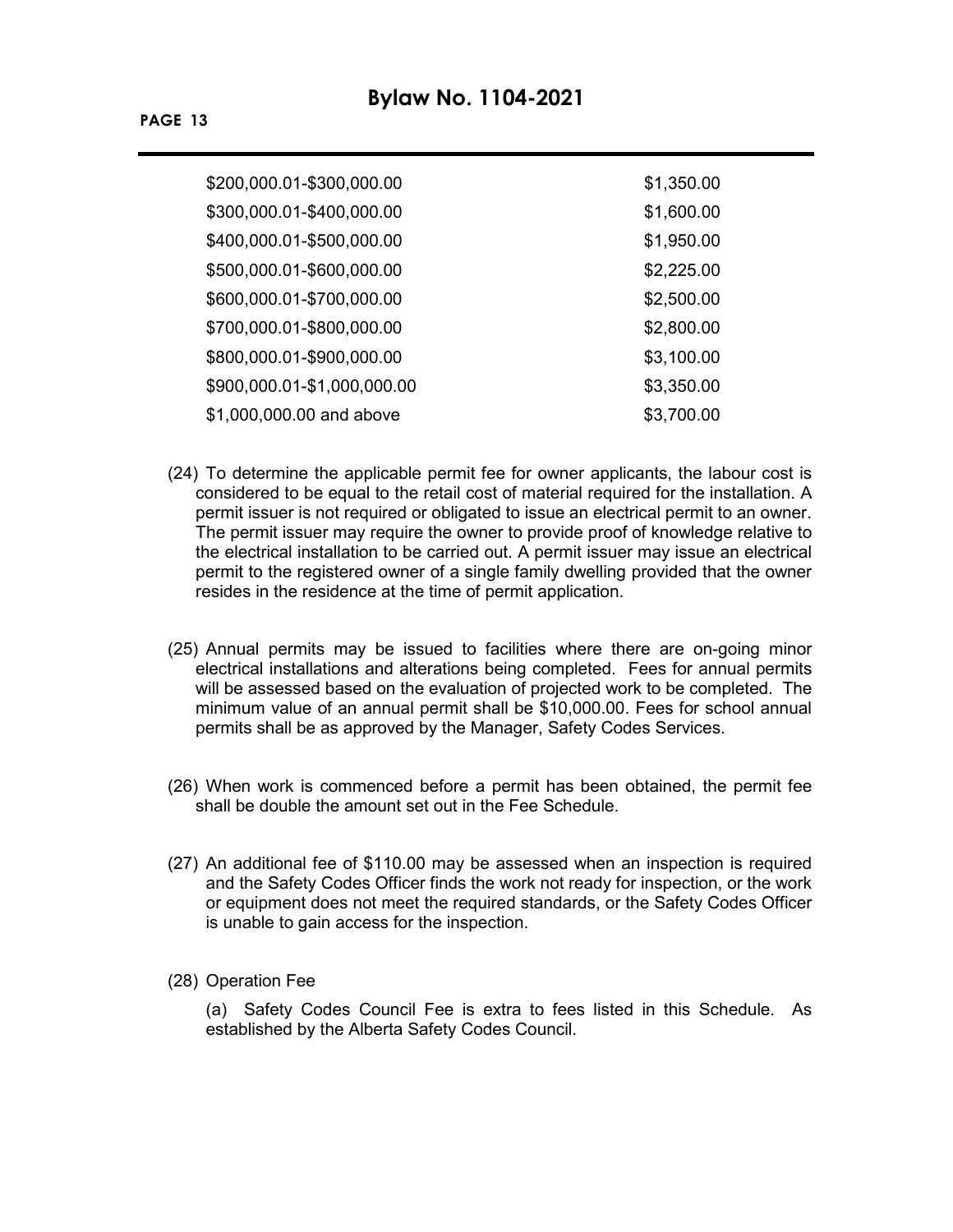## (29)Exemption

(a) For projects undertaken by the City of Leduc, the permit fee only shall be exempt.

| (30) Special Inspections, Enforcement, Investigation, Research | \$110.00/hour |
|----------------------------------------------------------------|---------------|
| (31) Evaluation of Alternative Solution Proposal               | \$200.00      |

(32) Refund\*

(a) In case of cancellation of a permit within 90 days of the issue date and where work has not commenced, permit fees may be refunded upon written request to the Safety Codes Authority, less a minimum refund processing fee of \$110.00.

(b) \*Safety Codes Council Fee is not refundable.

### **Permits in the Gas Discipline**

| (a) Minimum Fee with a maximum of two (2) outlets      | \$80.00  |
|--------------------------------------------------------|----------|
| (b) For each additional outlet over two (2) outlets    | \$32.00  |
| (c) Alterations, Repairs, Maintenance                  | \$80.00  |
| (34) Commercial/Industrial                             |          |
| (a) Minimum fee with a maximum of one (1) outlet       | \$80.00  |
| (b) Each additional outlet                             | \$32.00  |
| (c) Alterations, Repairs, Maintenance                  | \$80.00  |
| (35) Residential or Commercial/Industrial Applications |          |
| (a) Appliance Replacements (per appliance)             | \$80.00  |
| (b) Special Inspections, Enforcement, Investigation,   |          |
| Research (per hour)                                    | \$110.00 |
| (c) Re-inspection (per inspection)                     | \$110.00 |
| (d) Temporary Installation Permit                      | \$80.00  |
| (e) Underground Secondary Service Line                 | \$80.00  |
| (f) Propane Tank and Service Line                      | \$80.00  |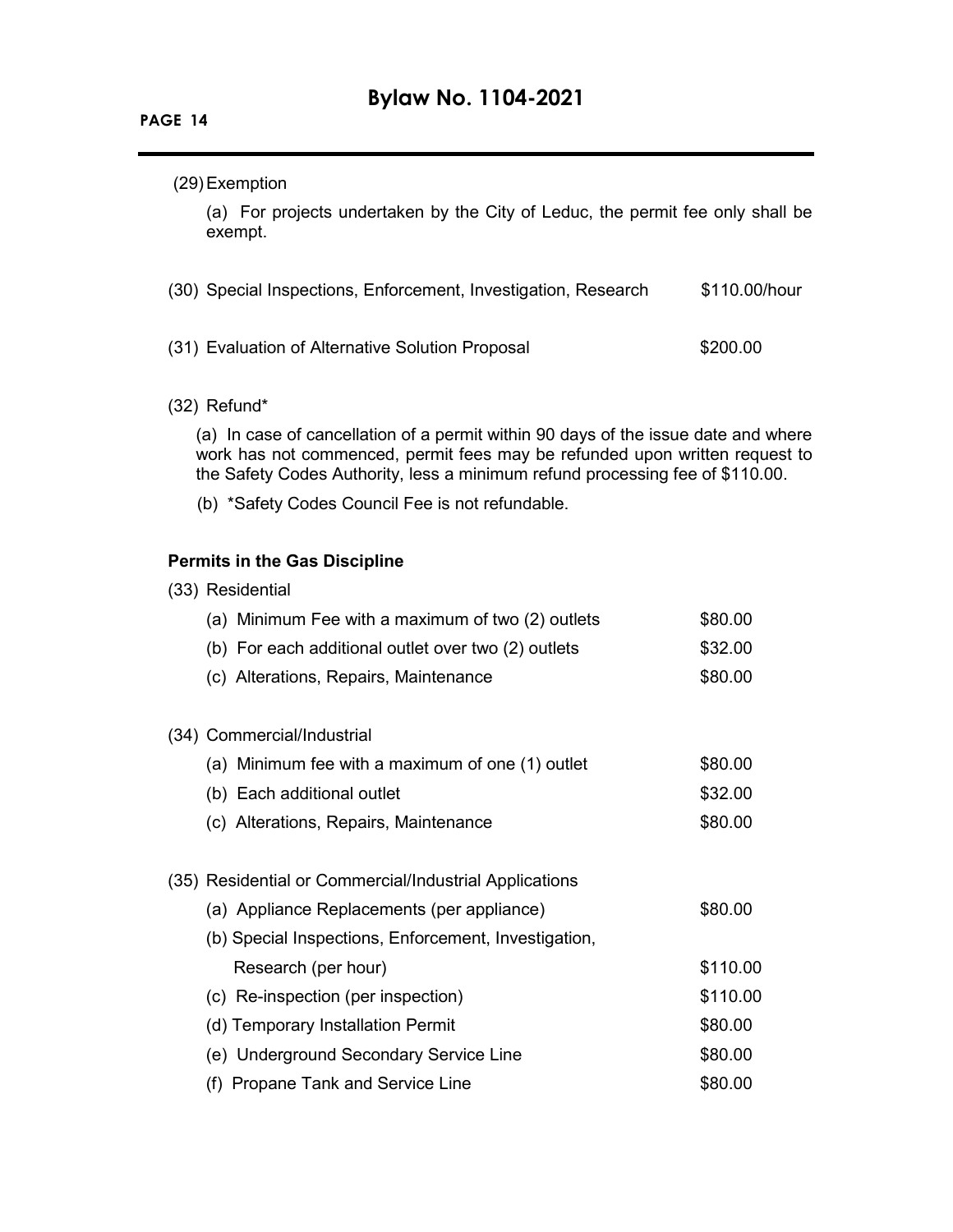(g) Propane or Natural Gas Filling Station  $$110.00$ 

(h) Special Inspections, Enforcement, Investigation, Research \$110.00/hour

- (36) When work is commenced before a permit has been obtained, the permit fee shall be double the amount set out in the Fee Schedule.
- (37) Operation Fee

(a) Safety Codes Council Fee is extra to fees listed in this Section. As established by the Alberta Safety Codes Council.

(38) Refund\*

(a) In case of cancellation of a permit within 90 days of the issue date and where work has not commenced, permit fees may be refunded upon written request to the Safety Codes Authority, less a minimum refund processing fee of \$110.00.

- (b) \*Safety Codes Council Fee is not refundable.
- (39) Exemption

(a) For projects undertaken by the City of Leduc, the permit fee only shall be exempt.

#### **Permits in the Plumbing Discipline**

| (40) Plumbing Permit Fees                                         | \$65.00 or \$15.00 per<br>fixture, whichever is<br>greater |
|-------------------------------------------------------------------|------------------------------------------------------------|
| (41) Private Sewage Disposal System                               | \$215.00                                                   |
| (42) Sewage Hold Tank                                             | \$70.00                                                    |
| (43) Evaluation of an Alternate Solution Proposal                 | \$200.00                                                   |
| (44) Special Inspections, Enforcement,<br>Investigation, Research | \$110.00 per hour                                          |

(45) Permit fees shall be paid at the time of application for the permit.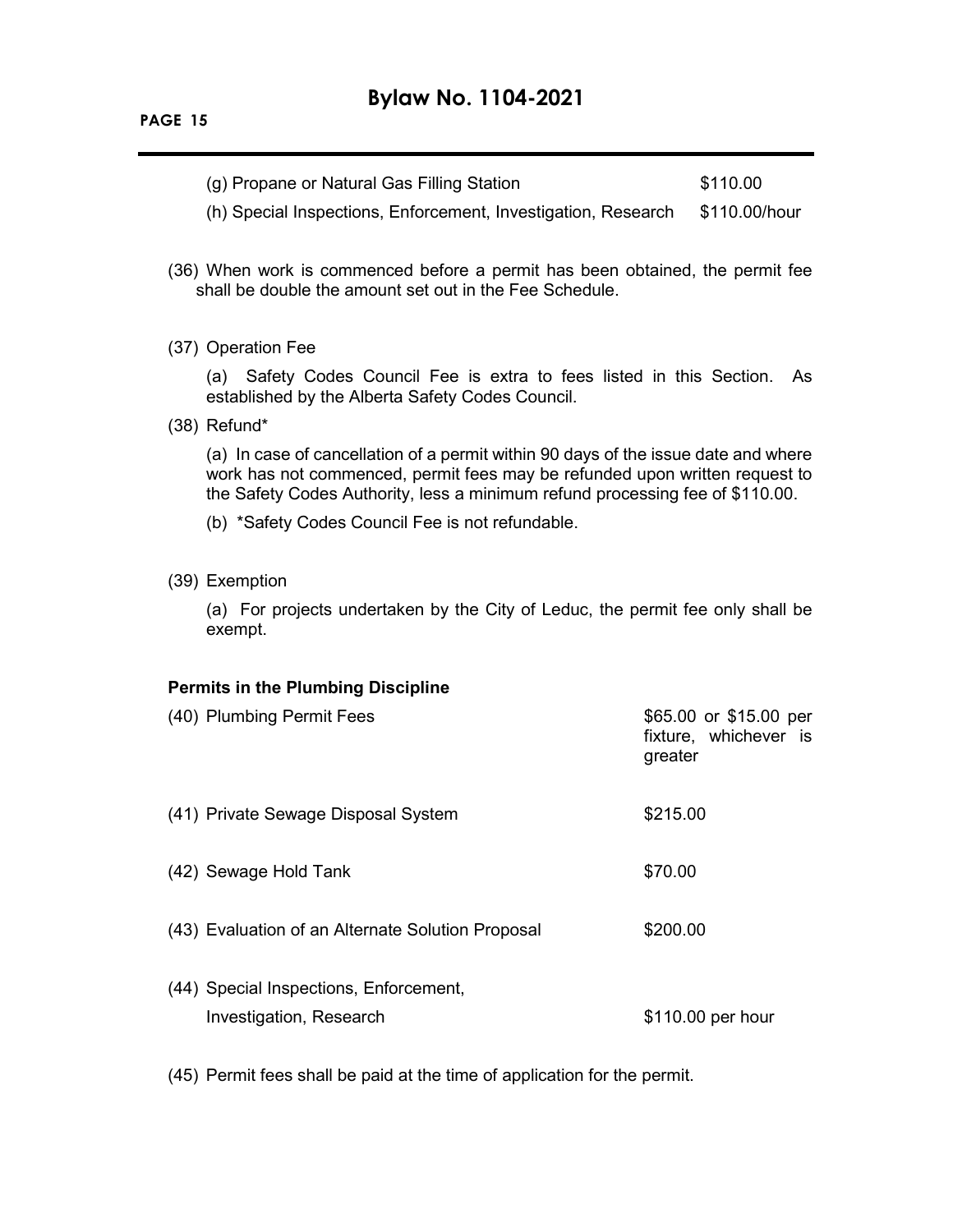- (46) When work is commenced before a permit has been obtained, the permit fee shall be double the amount set out in the Fee Schedule.
- (47) An additional permit fee of \$110.00 may be assessed when an inspection is required and the Safety Codes Officer finds the work not ready for inspection, or the work or equipment does not meet the required standards, or the Safety Codes Officer is unable to gain access for the inspection.
- (48) Operation Fee

(a) Safety Codes Council Fee is extra to fees listed in this Schedule. As established by the Alberta Safety Codes Council.

(49) Refund\*

(a) In case of cancellation of a permit within 90 days of the issue date and where work has not commenced, permit fees may be refunded upon written request to the Safety Codes Authority, less a minimum refund processing fee of \$110.00.

(b) \*Safety Codes Council fee is not refundable.

(50) Exemption

(a) For projects undertaken by the City of Leduc, the permit fee only shall be exempt.

10. The following fees are established to prescribe the application fees for subdivision application pursuant to s. 630.1 of the *Municipal Government* Act, RSA 2000, Chapter M-26.

(1) Application Fee

(a) The following fees shall be submitted at the time of application to the City of Leduc Subdivision Approving Authority:

| (i) Single Detached Residential and            |                     |
|------------------------------------------------|---------------------|
| Two Dwelling Unit (duplex) Parcels             | \$250.00 per parcel |
| (ii) Multiple Dwelling Residential Parcels and |                     |
| <b>Bareland Condominium</b>                    | \$250.00 per parcel |
| (iii) Commercial                               | \$250.00 per parcel |
| (iv) Industrial                                | \$250.00 per parcel |

(v) Urban Services  $$250.00$  per parcel (vi) Urban Reserve **\$250.00 per parcel**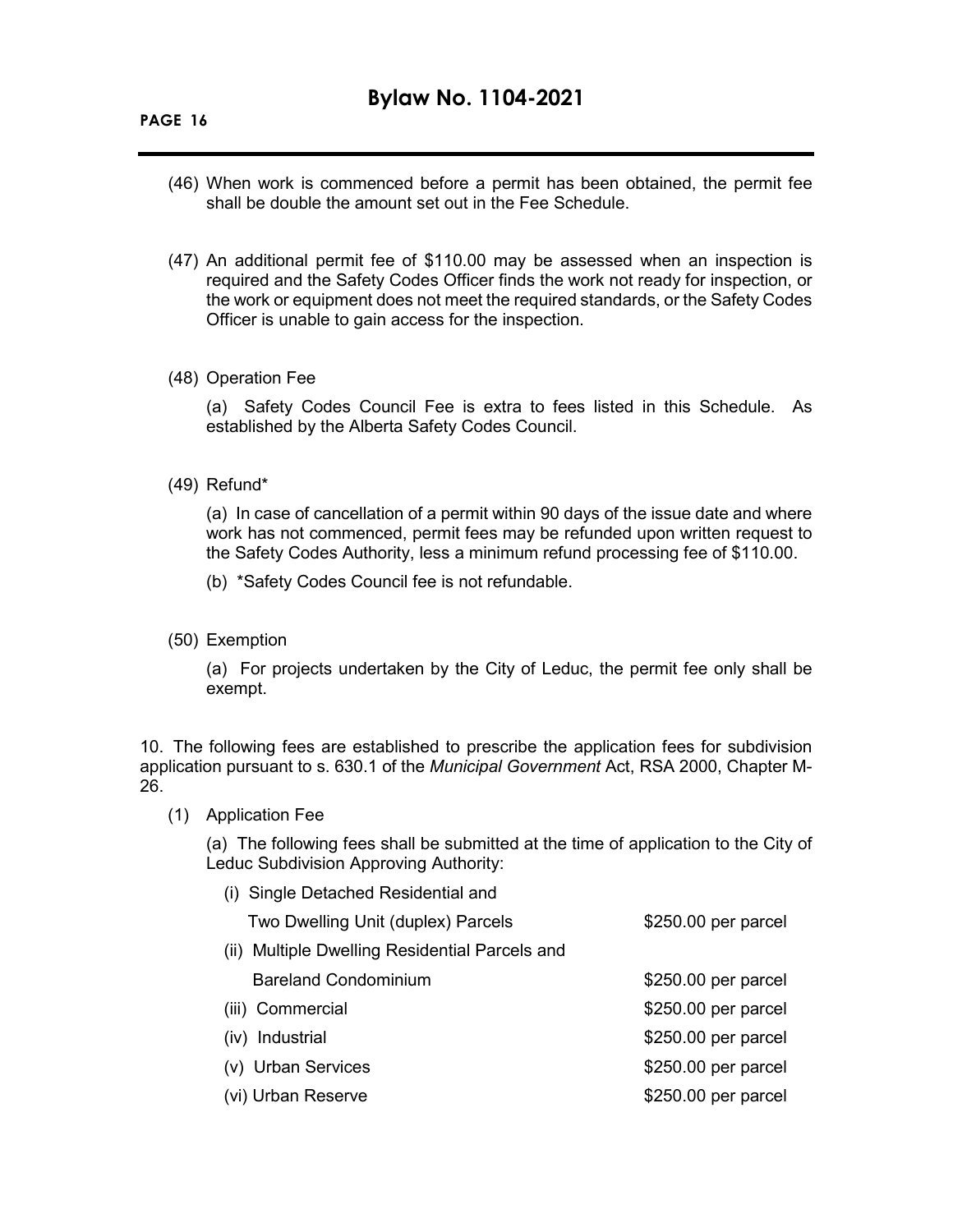(vii) Park **\$250.00 per parcel** 

#### (2) Endorsement Fee

(a) Prior to endorsement of the plan of survey or the C. of T., a fee for each new title, as specified below shall be submitted to the City:

| (i) Single Detached Residential and          |                     |
|----------------------------------------------|---------------------|
| Two Dwelling Unit (duplex) Parcels           | \$250.00 per parcel |
| (ii) Multiple Dwelling Residential Parcels   | \$250.00 per parcel |
| (iii) Commercial                             | \$250.00 per parcel |
| (iv) Industrial                              | \$250.00 per parcel |
| (v) Urban Services                           | \$250.00 per parcel |
| (vi) Urban Reserve                           | \$250.00 per parcel |
| (vii) Park                                   | \$250.00 per parcel |
|                                              |                     |
| (viii) Bareland Condominium or Redivision of |                     |

a Phased Condominium  $$40.00$  per parcel

11. The following applicable Development Permit Fees are established in accordance with Section 9.1.1.6. of the Land Use Bylaw No. 809-2013:

| (1) | Notification fee for Discretionary Uses                     | \$225.00                                                                                                    |
|-----|-------------------------------------------------------------|-------------------------------------------------------------------------------------------------------------|
| (2) | Amendment to Issued Development Permit                      | At the Development Officer's<br>Discretion, but in no case<br>exceeding original permit<br>application fee. |
| (3) | Single Detached Dwelling                                    | \$125.00 per dwelling                                                                                       |
| (4) | <b>Duplex Dwellings</b>                                     | \$125.00 per dwelling unit                                                                                  |
| (5) | Tri-plex/Four-plex/Townhouse<br>Dwellings (Street-Fronting) | \$125.00 per dwelling unit                                                                                  |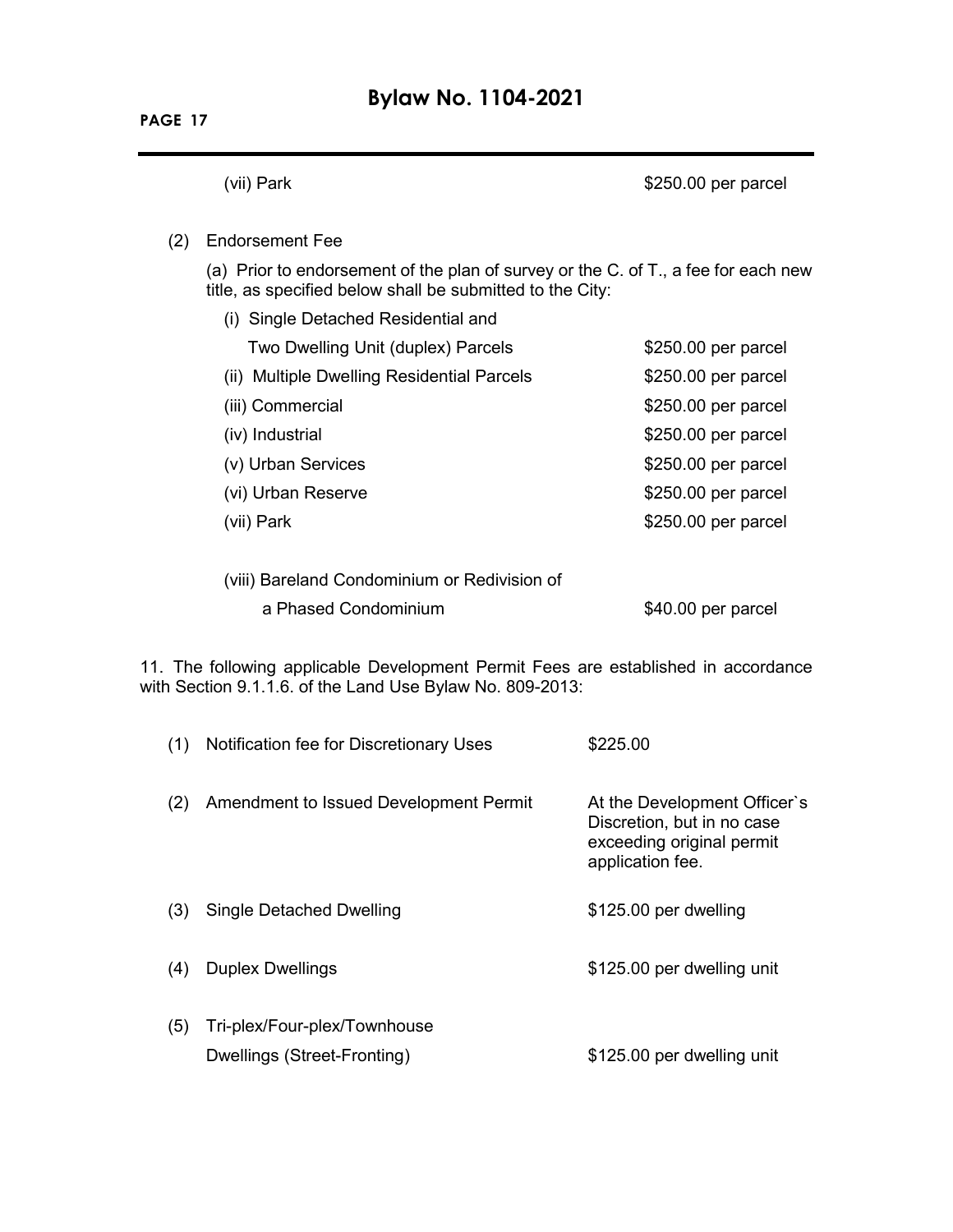| (6) | Apartments                                                              | $$300.00 + $50.00/d$ welling<br>unit      |
|-----|-------------------------------------------------------------------------|-------------------------------------------|
| (7) | <b>Multi-Unit Residential Development</b><br>(condominium developments) | \$300.00 + \$50.00/dwelling<br>unit       |
| (8) | Hotels/Motels                                                           | $$300.00 + $50.00$ /suite                 |
| (9) | <b>Manufactured Home</b>                                                | \$125.00                                  |
|     | (10) Commercial/Industrial                                              | $$175.00 + $0.35$ per<br>\$1,000.00 value |
|     | (11) Accessory Building over 18.58 m2                                   | \$50.00                                   |
|     | (12) Sheds over 10.0 $m2$                                               | \$50.00                                   |
|     | (13) Residential Building Addition<br>(exempting apartments)            | \$50.00                                   |
|     | (14) Residential Secondary Suite                                        | \$75.00                                   |
|     | (15) Garage Suite                                                       | $$75.00 + $0.35/\$1,000.00$<br>value      |
|     | (16) Garden Suite                                                       | $$75.00 + $0.35/\$1,000.00$<br>value      |
|     | (17) Home Occupation/Home<br>Occupation (Limited)                       | \$100.00                                  |
|     | (18) Live Work Unit - Commercial                                        | \$100.00                                  |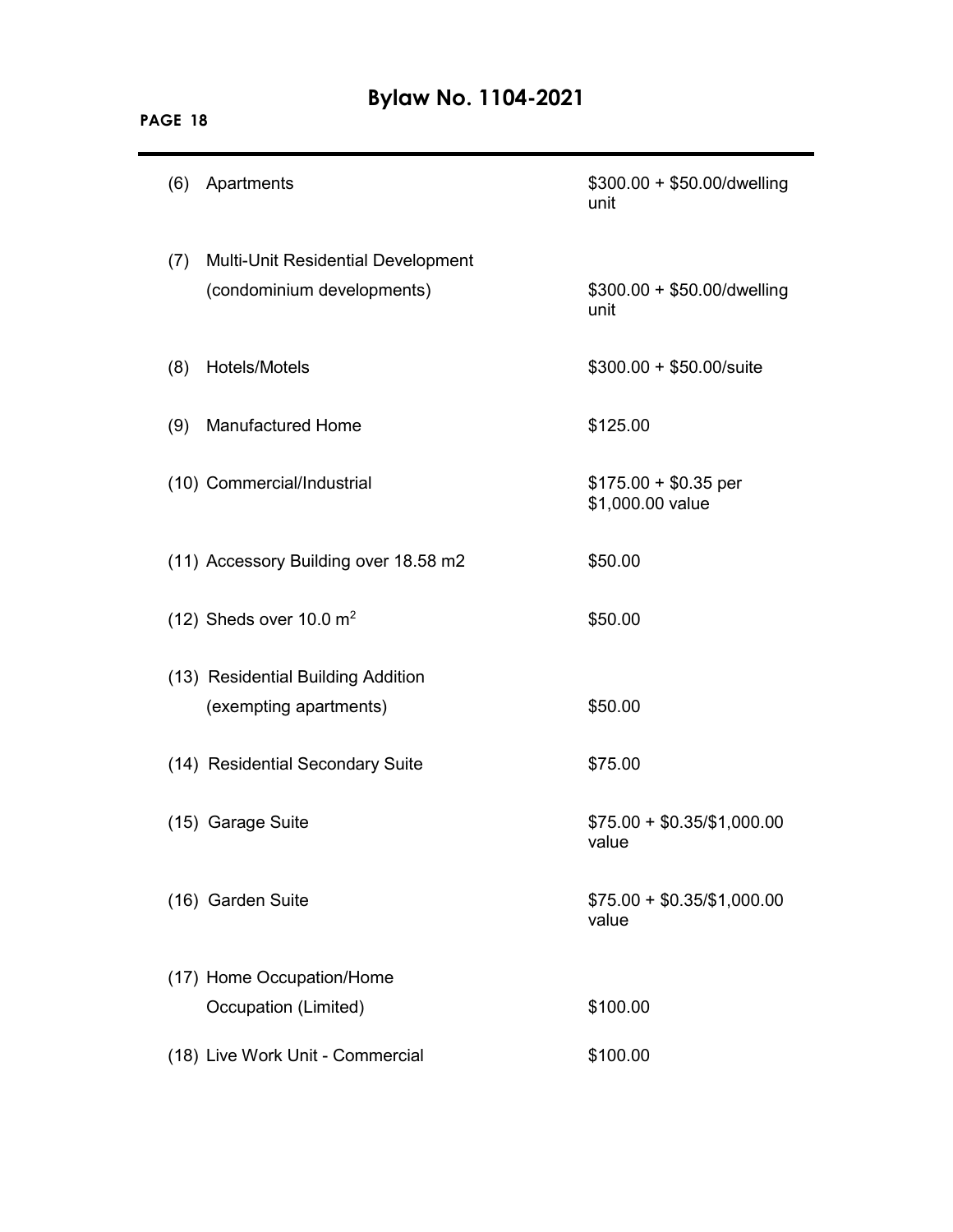**PAGE 19**

|                                                                                                                                               | (19) Radio Communication Facility                                                                                                                                                                                                                                                  | \$125.00                             |
|-----------------------------------------------------------------------------------------------------------------------------------------------|------------------------------------------------------------------------------------------------------------------------------------------------------------------------------------------------------------------------------------------------------------------------------------|--------------------------------------|
|                                                                                                                                               | $(20)$ Signs:                                                                                                                                                                                                                                                                      |                                      |
|                                                                                                                                               | (a) permanent                                                                                                                                                                                                                                                                      | \$125.00                             |
|                                                                                                                                               | (b) all other types                                                                                                                                                                                                                                                                | \$125.00                             |
|                                                                                                                                               | (c) * no fee for signs advertising special events and general public interest such<br>as charity drives, health and safety campaigns, amateur athletic and sports<br>events and city-wide celebrations or signs for a non-profit group at the<br>Development Officer's discretion. |                                      |
|                                                                                                                                               | (21) Change of Use (includes Showhome)                                                                                                                                                                                                                                             | \$100.00                             |
|                                                                                                                                               | (22) All Other Development Permits                                                                                                                                                                                                                                                 | $$75.00 + $0.35/\$1,000.00$<br>value |
|                                                                                                                                               | (23) Development Permit Extension Fee                                                                                                                                                                                                                                              | One half of the original permit fee  |
|                                                                                                                                               | (24) Prior to issuance of Development Permit:                                                                                                                                                                                                                                      |                                      |
|                                                                                                                                               | Third and subsequent submission of plans                                                                                                                                                                                                                                           |                                      |
|                                                                                                                                               | required to review unaddressed deficiencies                                                                                                                                                                                                                                        | \$75.00/review                       |
|                                                                                                                                               | (25) Development started prior to issuance of                                                                                                                                                                                                                                      |                                      |
|                                                                                                                                               | Development permit                                                                                                                                                                                                                                                                 | Double the applicable fees           |
|                                                                                                                                               | (26) Re-advertisement Fee                                                                                                                                                                                                                                                          | \$225.00                             |
| The following fees and charges are hereby established pursuant to s. 630.1 of the<br>12.<br>Municipal Government Act, RSA 2000, Chapter M-26: |                                                                                                                                                                                                                                                                                    |                                      |

| (1) Letters Respecting Compliance                      |                 |
|--------------------------------------------------------|-----------------|
| (a) Single Detached Residential Dwellings and Duplexes | \$100.00/letter |
| (b) Rush Service (within 72 hours)                     | \$150.00/letter |
| (c) Multiple Dwelling Residential / Commercial /       |                 |
| Industrial / Government / Institutional                | \$150.00/letter |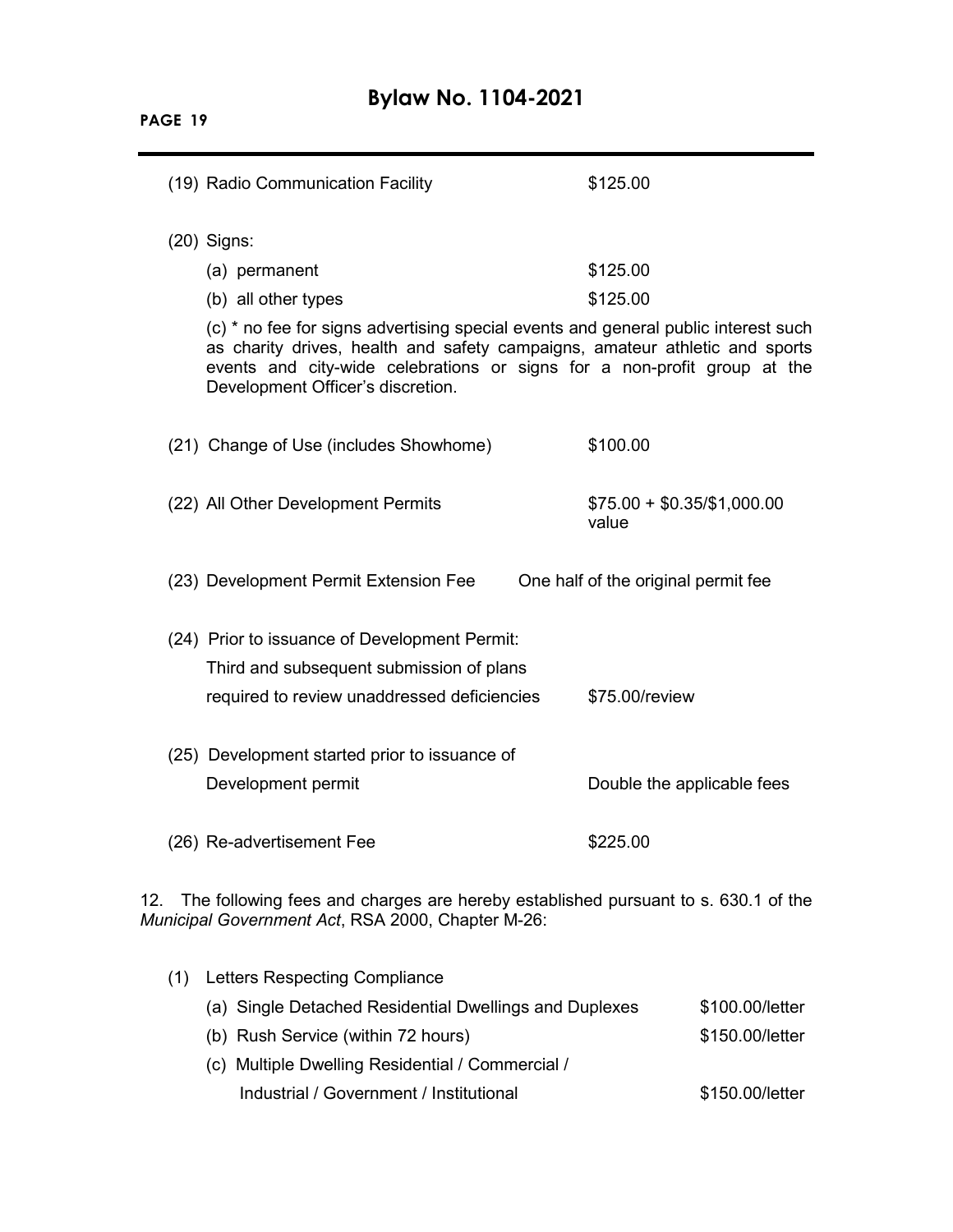|     | (d) Variance Certificate                                               | \$100.00/application                                                                             |
|-----|------------------------------------------------------------------------|--------------------------------------------------------------------------------------------------|
| (2) | Redistricting<br>(a) All land use districts except Direct Control (DC) | \$1,500.00/application<br>plus an additional<br>\$800.00 for<br>advertisement per<br>application |
|     | (b) Direct Control                                                     | \$2,000.00/application<br>plus an additional<br>\$800.00 for<br>advertisement per<br>application |
| (3) | Area Structure Plans / Outline Plans / Area Redevelopment Plans        |                                                                                                  |
|     | (a) New and Major Amendments                                           | \$2,500.00/application                                                                           |
|     | (b) Land Use Bylaw Text Amendment                                      | \$2,500.00/application                                                                           |
|     | (c) Land Use Bylaw amendment similar                                   |                                                                                                  |
|     | to ASP and other stats plan                                            | \$2,500.00/application                                                                           |
| (4) | <b>Conversions to Condominium</b>                                      | \$40.00/unit                                                                                     |
| (5) | <b>Encroachment Agreements</b>                                         | \$175.00/agreement plus<br>registration and legal fees                                           |
| (6) | <b>Easement Agreements</b>                                             | \$175.00/agreement plus<br>registration and external<br>legal fees                               |
| (7) | Lease Agreements                                                       | \$175.00/agreement plus<br>external legal fees                                                   |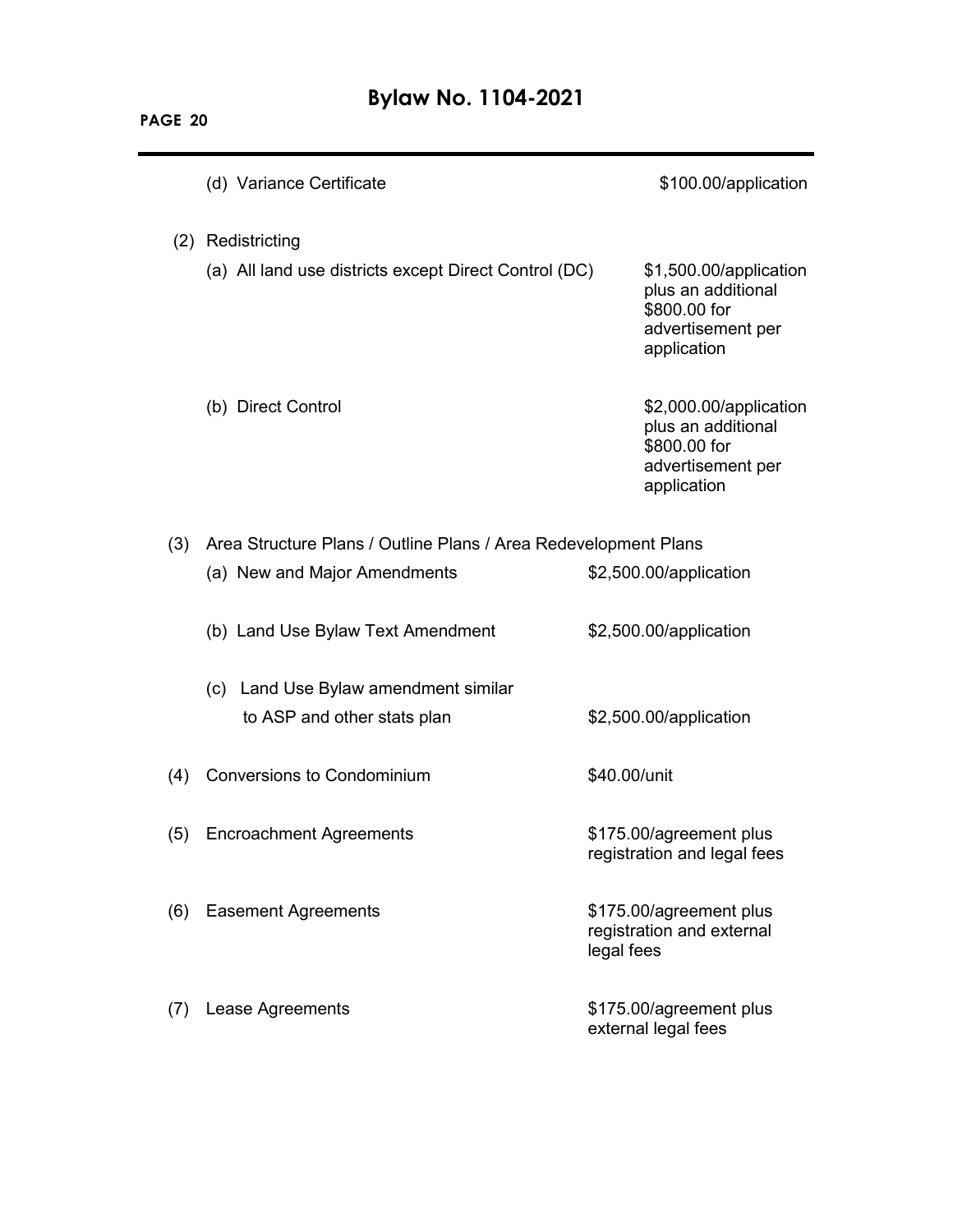# **Bylaw No. 1104-2021**

| (8) | <b>Final Grade Certificates</b>                             |          |  |  |
|-----|-------------------------------------------------------------|----------|--|--|
|     | (a) Single Detached, Fee Simple Duplex,                     |          |  |  |
|     | Triplex, Townhouse                                          | \$163.00 |  |  |
|     |                                                             |          |  |  |
| (9) | Charges for Copies of Department Documents                  |          |  |  |
|     | (a) Land Use Bylaw                                          |          |  |  |
|     | (i) Colour Land Use District Map included                   | \$46.00  |  |  |
|     | (b) Census Report                                           | \$10.00  |  |  |
|     | (c) Municipal Development Plan                              | \$26.00  |  |  |
|     | (d) Area Structure / Area Redevelopment Plan / Outline Plan | \$10.00  |  |  |
|     | (e) Annual Report                                           | \$10.00  |  |  |
|     |                                                             |          |  |  |

13. The following fees are established in accordance with Section 5 of the Business Licence Bylaw No. 767-2011:

| (1) | General                     | $$154.00*$ |
|-----|-----------------------------|------------|
| (2) | Non-Resident                | \$308.00*  |
| (3) | <b>Home-Based Business</b>  | $$154.00*$ |
| (4) | <b>Mobile Business Unit</b> | \$51.00    |
| (5) | Licence Replacement Fee     | \$15.00    |
| (6) | Licence Amendment Fee       | \$15.00    |
| (7) | <b>Appeal Fee</b>           | \$51.00    |

(8) \* The fee payable for a business licence issued after the 31st day of August in any licence year shall be one-half of the fee listed above.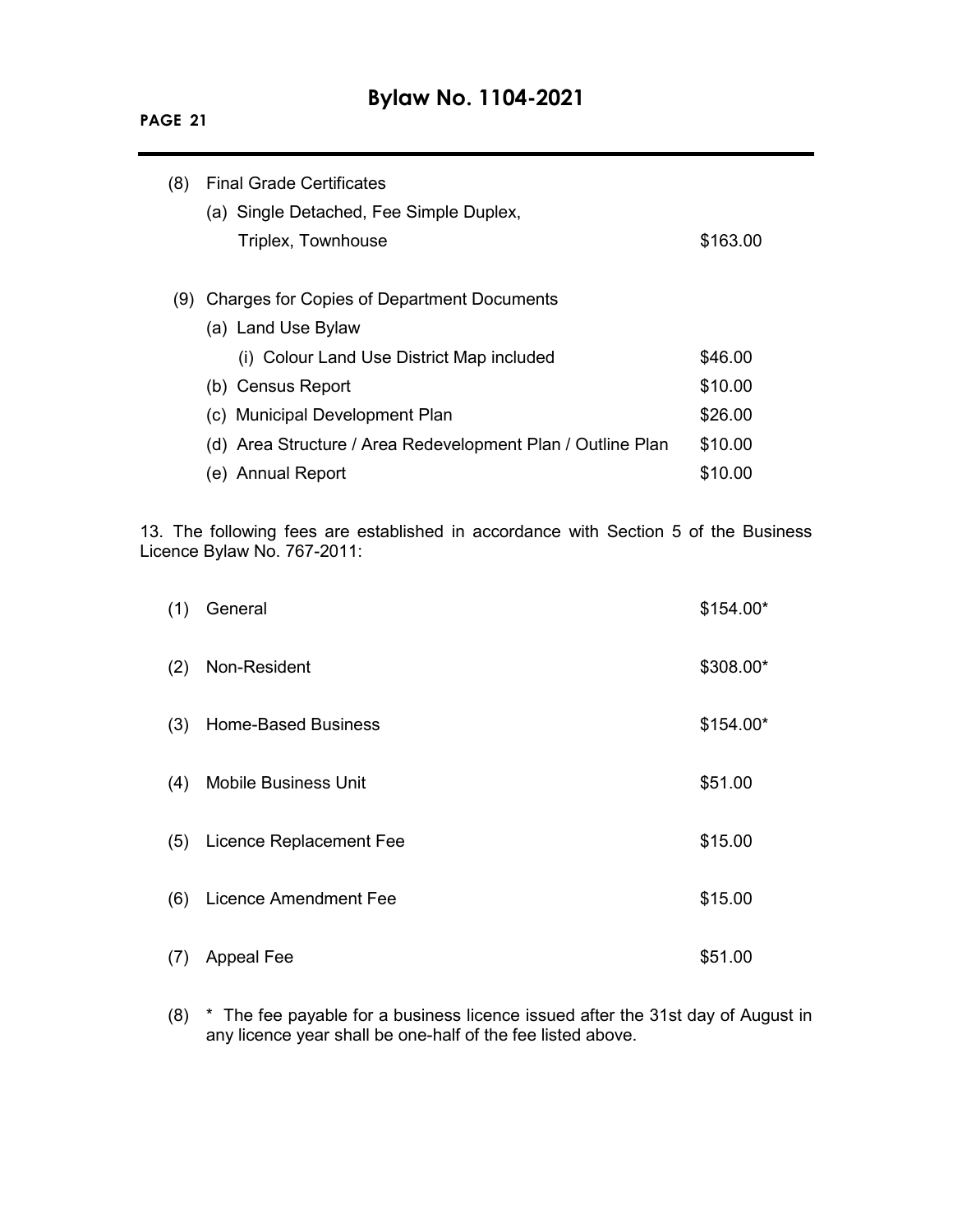14. The following fees are established in accordance with Section 7.1 of the Land Development Policy No. 61.00:28:

(1) Development Agreement **\$5,000.00/agreement** 

## **PART IV: PROTECTIVE SERVICES**

15. The following fees are established in accordance with Section 41 and Section 42 of the Animal Licencing and Control Bylaw No. 580-2004:

| (1) | <b>Licence Fees</b>                                                                                    | Lifetime Licences                              |
|-----|--------------------------------------------------------------------------------------------------------|------------------------------------------------|
|     | (a) Spayed or Neutered Dog                                                                             | \$60.00                                        |
|     | (b) Non-Spayed or Non-Neutered Dog                                                                     | \$120.00                                       |
|     | (c) Guide Dog (regardless of whether                                                                   |                                                |
|     | Spayed or Neutered)                                                                                    | \$0.00                                         |
|     | (d) Spayed or Neutered Cat                                                                             | \$60.00                                        |
|     | (e) Non-Spayed or Non-Neutered Cat                                                                     | \$120.00                                       |
| (2) | Licence Fees<br>(a) Spayed or Neutered Restricted Dog<br>(b) Non-Spayed or Non-Neutered Restricted Dog | <b>Yearly Licences</b><br>\$100.00<br>\$250.00 |
| (3) | <b>Replacement Licence Tags</b>                                                                        | \$5.00                                         |

16. The following fees and charges are established in accordance with Section 8 of the Dangerous Goods Transportation Bylaw No. 558-2004:

| (1) | Dangerous Goods Off-Route Permit | \$150.00/registered  |
|-----|----------------------------------|----------------------|
|     |                                  | owner of vehicle per |
|     |                                  | vear                 |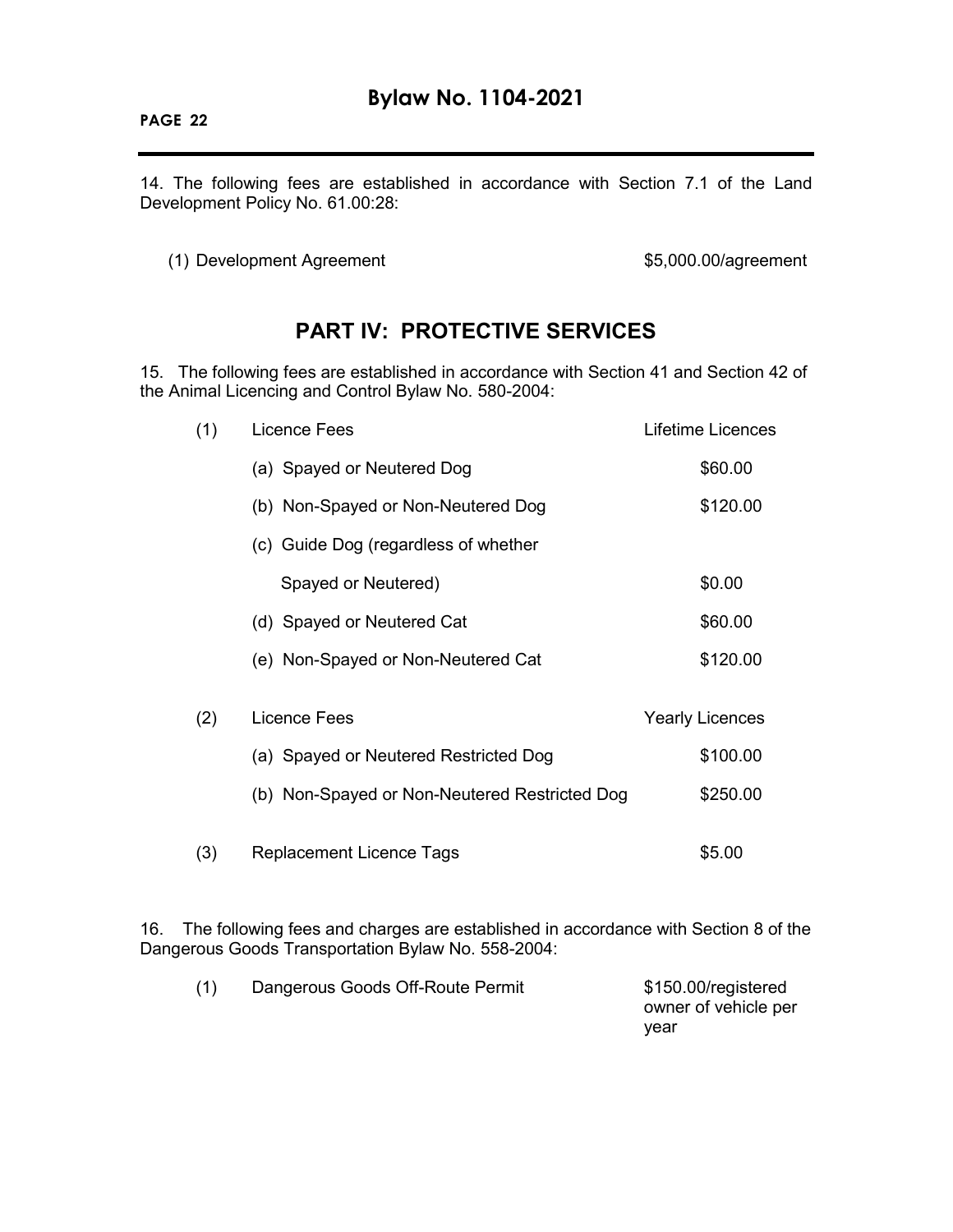## **Bylaw No. 1104-2021**

17. The following fees and charges are established in accordance with Section 8 of the Fire Services Bylaw No. 351-1995: (1) Site inspection and permit for flammable/ combustible fuel tank installation **\$75.00** (2) Site inspection and permit for flammable/ combustible fuel tank removal **\$125.00** (3) Open air fire permit \$20.00

## **PART V: PUBLIC TRANSPORTATION**

18. The following fees and charges are established for the operation of transportation:

(1) Inter-municipal transit fares (travel to or from Edmonton – Century Park) (Route 1):

| (a) | Cash Fares (one-way)                | \$5.00  |
|-----|-------------------------------------|---------|
| (b) | <b>Commuter Plus Monthly Passes</b> | \$90.00 |
| (c) | Ticket Books (10 tickets)*          | \$45.00 |
| (d) | Day Pass *                          | \$9.00  |
|     |                                     |         |

\*Not valid for transfer to Edmonton Transit Route 747.

### (1.1) Intra-municipal transit fares (within City of Leduc and Leduc County) Route 10 and on-demand transit

| (a) | Cash Fare (one-way) | \$2.00  |
|-----|---------------------|---------|
| (b) | Monthly Pass        | \$55.00 |

- (c) Ticket Book (10 tickets) \$18.00
- (1.2) The following persons are not required to pay a fare:
	- (a) Children aged 5 and under, when accompanied by a farepaying customer;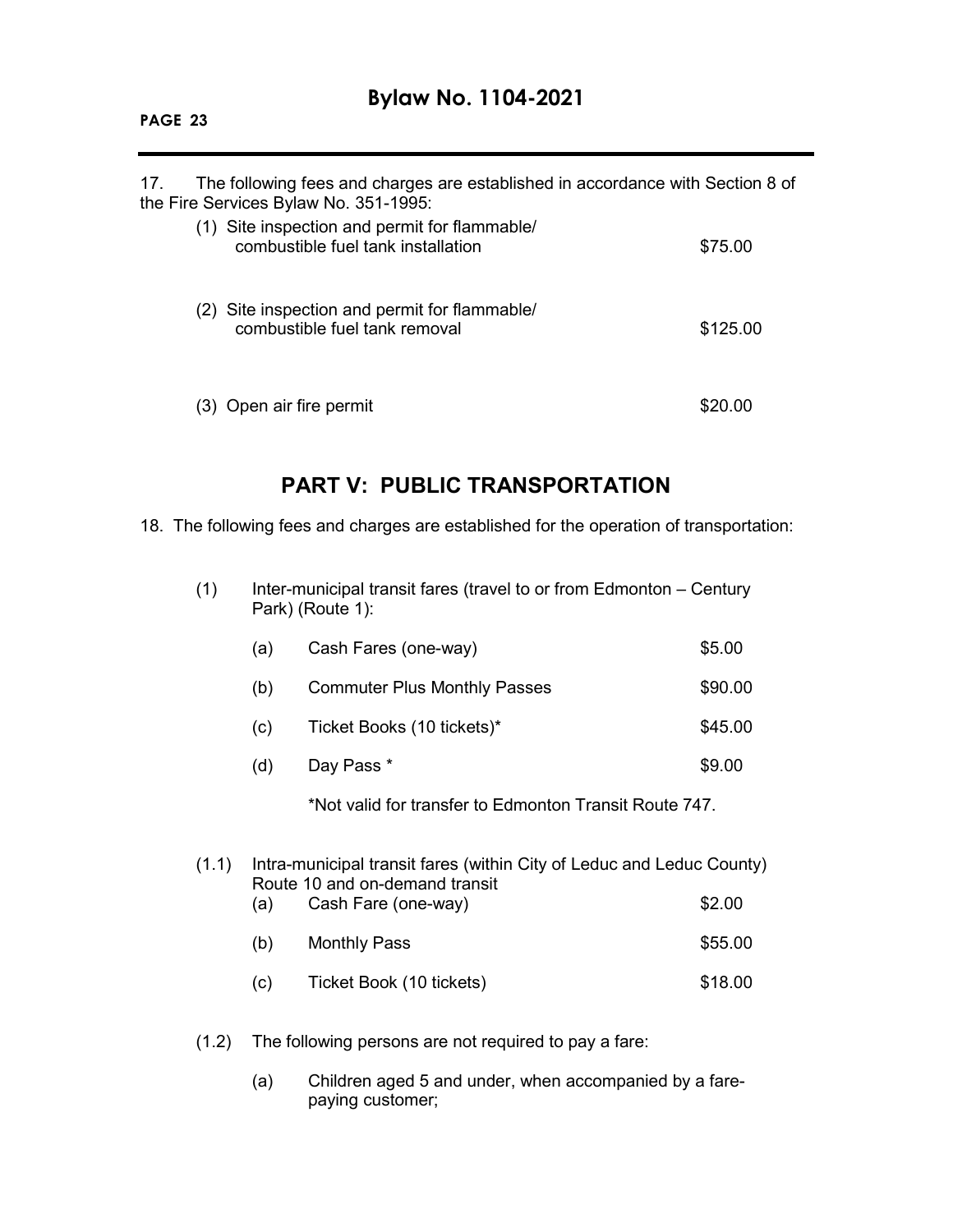|     | (b) | Persons holding a valid card from the Canadian National<br>Institute for the Blind; and |               |
|-----|-----|-----------------------------------------------------------------------------------------|---------------|
|     | (c) | Post-secondary students with a valid U-Pass.                                            |               |
|     |     |                                                                                         |               |
| (2) |     | Leduc Assisted Transportation Services (LATS)                                           |               |
|     |     | (a) Cost per one way trip                                                               | \$2.00        |
|     |     | (b) LATS Ticket Book (10 One Way Tickets)                                               | \$18.00       |
|     |     | (c) LATS Monthly Pass                                                                   | \$55.00       |
| (3) |     | Charter Rates (Two hour minimum)                                                        |               |
|     |     | (a) LATS Buses                                                                          | \$75.00/hour  |
|     |     | (b) Community Buses (Arbocs)                                                            | \$95.00/hour  |
|     |     | (c) Commuter Buses (New Flyers)                                                         | \$105.00/hour |

19. The following fees and charges are established in accordance with the Taxi Bylaw No. 782-2011:

| (1) | Taxi Operation Permit s. 5.2(1)(b)             | \$154.00/annum** |
|-----|------------------------------------------------|------------------|
| (2) | Taxi Operation Permit (Non-Resident) s. 8.4(1) | \$308.00/annum** |
| (3) | Taxi Vehicle Permit s. 4.2(1)(b)               | \$50.00/annum    |
| (4) | Replacement Permit s. 6.6(1)                   | \$15.00          |
| (5) | Permit Reinstatement fee s. 6.5(1)             |                  |
|     | Resident<br>(a)                                | \$50.00          |
|     | Non-Resident<br>(b)                            | \$125.00         |

\*\* The fee payable for a Taxi Operation Permit issued between December 1<sup>st</sup> and March  $31<sup>st</sup>$  shall be one half of the fee listed in section 19 (1) and 19 (2).